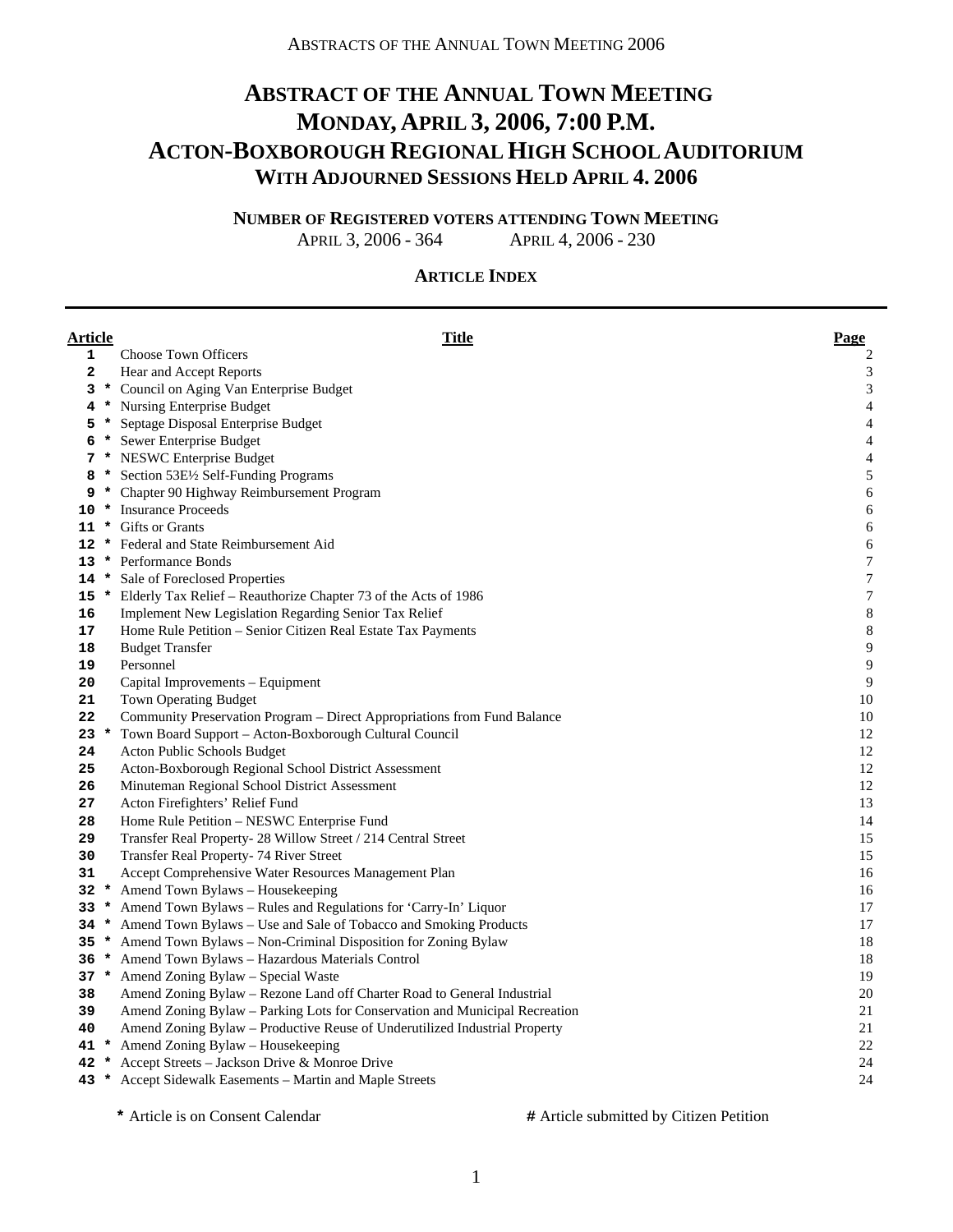The Moderator, Mr. Mackenzie, called the meeting to order on Monday, April 3, 2006, at 7:03 PM. He introduced Reverend Robert A. Moore, of St. Matthew's United Methodist Church. Reverend Moore then gave the invocation.

Mr. Mackenzie introduced the chairman of the Board of Selectmen, Peter Ashton, who then introduced Eva K. Bowen - Town Clerk, Stephen Anderson - Town Council, Don Johnson – Town Manager, Lauren Rosenzweig, Dore' Hunter, Walter Foster and Andrew Magee, Board of Selectmen. Mr. Ashton introduced Finance Director, Stephen Barrett, and Assistant Finance Director, Karen Kucala, IT Director Mark Hald and John Surette of the IT Department.

The Moderator introduced David Stone, the Chairman of the Finance Committee. Mr. Stone introduced the members, Jonathan Chinitz, Robert Evans Rheta Roeber, Herman Kabakoff, Patricia Easterly, Patricia Clifford, Stephen Noone Allen Nitschelm and Kent Sharp.

Mr. Mackenzie introduced Peter Ashton, Chairman of the Board of Selectmen and Don Johnson, Town Manager who gave a presentation for the first recipient of the newly established award, officially entitled "The Joseph A. Lalli Merit Award". Cory York, of our Engineering Department, has been selected as the Municipal Employee of the Year for 2005. Cory was presented with a certificate along with a check in the amount of \$1000.00.

Mr. MacKenzie gave an overview of the process of Town Meeting. He informed town meeting that they would be voting on the motions that are read, not the articles as written in the warrant. He then explained some basic rules and protocols of the town meeting as found on page 70 of the warrant. Mr. MacKenzie explained how the CONSENT CALENDAR is voted and proceeded to read the articles on the Consent Calendar:

#### **CONSENT CALENDAR ARTICLES AND MOTIONS**

**CONSENT MOTION: Mr. Ashton** moves that the Town take up the twenty-three articles in the Consent Calendar on pages 16 through 18 of the Warrant:

Articles 3, 4, 5, 6, 7, 8, 9, 10, 11, 12, 13, 14, 15, 23, 32, 33, 34, 35, 36, 37, 41, 42, 43

#### **CONSENT MOTION CARRIES**

#### **ARTICLE 1 CHOOSE TOWN OFFICERS**

(Majority vote)

To choose all necessary Town Officers and Committees and to fix the salaries and compensation of all the elective officers of the Town as follows:

Board of Selectmen, Chairman \$750.00 per year Board of Selectmen, Member \$650.00 per year

Moderator  $$ 20.00$  per Town Meeting session

, or take any other action relative thereto.

**MOTION: Mr. Ashton** moves that the Town fix the compensation for elected officers as shown in the Article.

#### **MOTION CARRIES**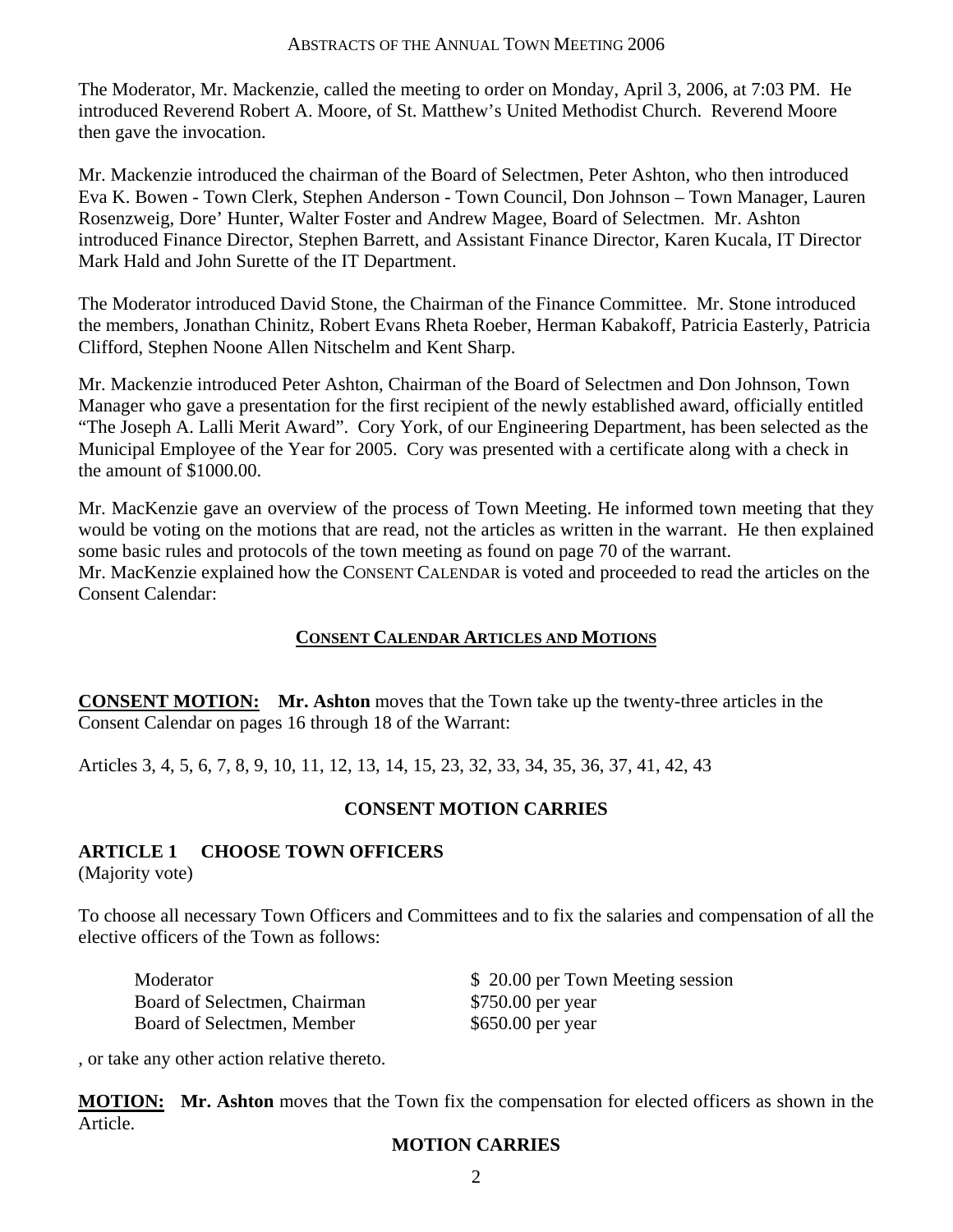Cornelia O. Huber, Trustee of the Elizabeth White Fund, nominates Frank Joyner, 8 Birch Ridge Road, for the position of Trustee of the Elizabeth White Fund, term to expire 2009.

#### **MOTION CARRIES UNANIMOUSLY**

Alice P. Miller, Trustee of the Charlotte Goodnow Fund, nominates Sally Moore, 19 Whittier Drive, for the position of Trustee of the Charlotte Goodnow Fund, term to expire 2009.

#### **MOTION CARRIES UNANIMOUSLY**

Robert L. Loomis, Trustee of the West Acton Citizens' Library, nominates Peter J. Guilmette, 9 Cherry Hill Road, for the position of Trustee of the West Acton Citizens' Library, term to expire 2009.

#### **MOTION CARRIES UNANIMOUSLY**

Malcolm S. MacGregor, Trustee of the Fireman's Relief Fund of West Acton, nominates Edward M. Bennett, 135 Hayward Road, for the position of Trustee of the Fireman's Relief Fund of West Acton, term to expire 2009.

#### **MOTION CARRIES UNANIMOUSLY**

William A. Klauer, Trustee of the Fireman's Relief Fund of Acton, nominates Allen H. Nelson, 32 Parker Street, for the position of Trustee of the Fireman's Relief Fund of Acton, term to expire 2009.

#### **MOTION CARRIES UNANIMOUSLY**

#### **ARTICLE 2 HEAR AND ACCEPT REPORTS**

(Majority vote)

To see if the Town will accept reports and hear and act upon the report of any committee chosen at any previous Town Meeting that has not already reported, or take any other action relative thereto.

**MOTION: Mr. Ashton** moves that the Town accepts the reports of the various Town Officers and Boards as set forth in the 2005 Town Report and the Giving Supplement and that the Moderator calls for any other reports.

#### **MOTION CARRIES UNANIMOUSLY**

# **ARTICLE 3 \* COUNCIL ON AGING VAN ENTERPRISE BUDGET**

(Majority vote)

To see if the Town will raise and appropriate, or appropriate from available funds a sum of money to operate the Senior Van Service, in accordance with Massachusetts General Law, Chapter 44, Section 53 F½, Enterprise Fund Law, or take any other action relative thereto.

**MOTION: Ms. Rosenzweig** moves that the Town appropriate \$85,293 for the purpose of operating the Town of Acton Senior and Disabled Citizens Van service, and to raise such amount,

\$41,210 be raised from department receipts,

\$44,040 be raised from taxation and

\$ 43 be transferred from retained earnings.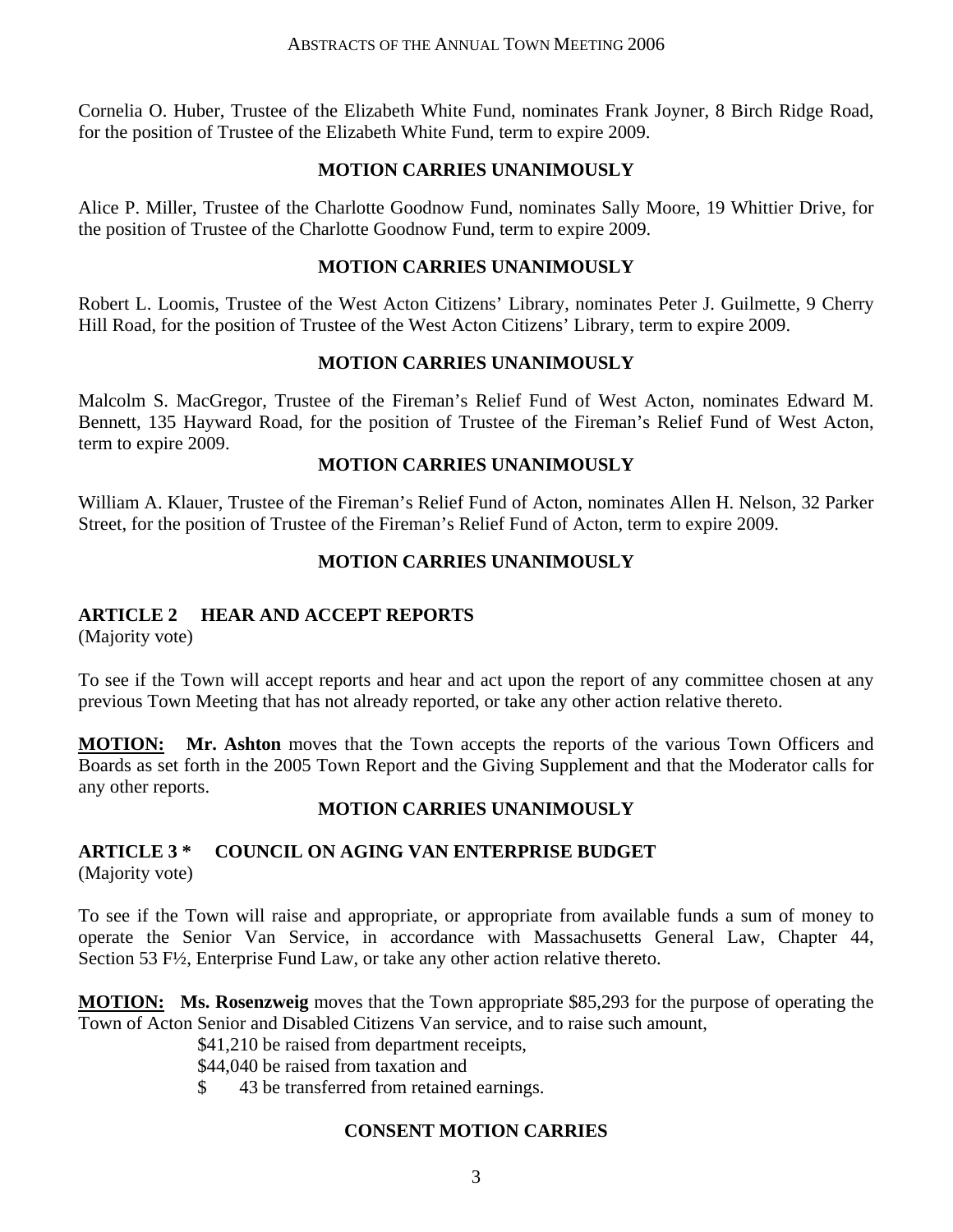#### **ARTICLE 4 \* NURSING ENTERPRISE BUDGET**

(Majority vote)

To see if the Town will raise and appropriate, or appropriate from available funds a sum of money to provide Public Health and Visiting Nurse Services, in accordance with Massachusetts General Law, Chapter 44, Section 53F½, Enterprise Fund Law, or take any other action relative thereto.

**MOTION: Mr. Magee** moves that the Town appropriate \$642,110 for the purpose of operating the Town of Acton Public Health Nursing Service, and to raise such amount,

> \$463,160 be raised from department receipts and \$178,950 be transferred from retained earnings.

## **CONSENT MOTION CARRIES**

## **ARTICLE 5 \* SEPTAGE DISPOSAL ENTERPRISE BUDGET**

(Majority vote)

To see if the Town will raise and appropriate, or appropriate from available funds a sum of money for the purpose of septage disposal, in accordance with Massachusetts General Law, Chapter 44, Section 53F½, Enterprise Fund Law, or take any other action relative thereto.

**MOTION Mr. Magee** moves that the Town appropriate \$141,272 for the purpose of septage disposal, and to raise such amount,

\$127,028 be raised from department receipts and

\$ 14,244 be transferred from retained earnings.

## **CONSENT MOTION CARRIES**

#### **ARTICLE 6 \* SEWER ENTERPRISE BUDGET**

(Majority vote)

To see if the Town will raise and appropriate, or appropriate from available funds a sum of money for the purpose of operating and maintaining a sewer collection and treatment facility, in accordance with Massachusetts General Law, Chapter 44, Section 53F½, Enterprise Fund Law, or take any other action relative thereto.

**MOTION: Ms. Rosenzweig** moves that the Town appropriate \$1,555,410 for the purpose of operating the sewer system, and to raise such amount,

\$1,555,410 be raised from department receipts.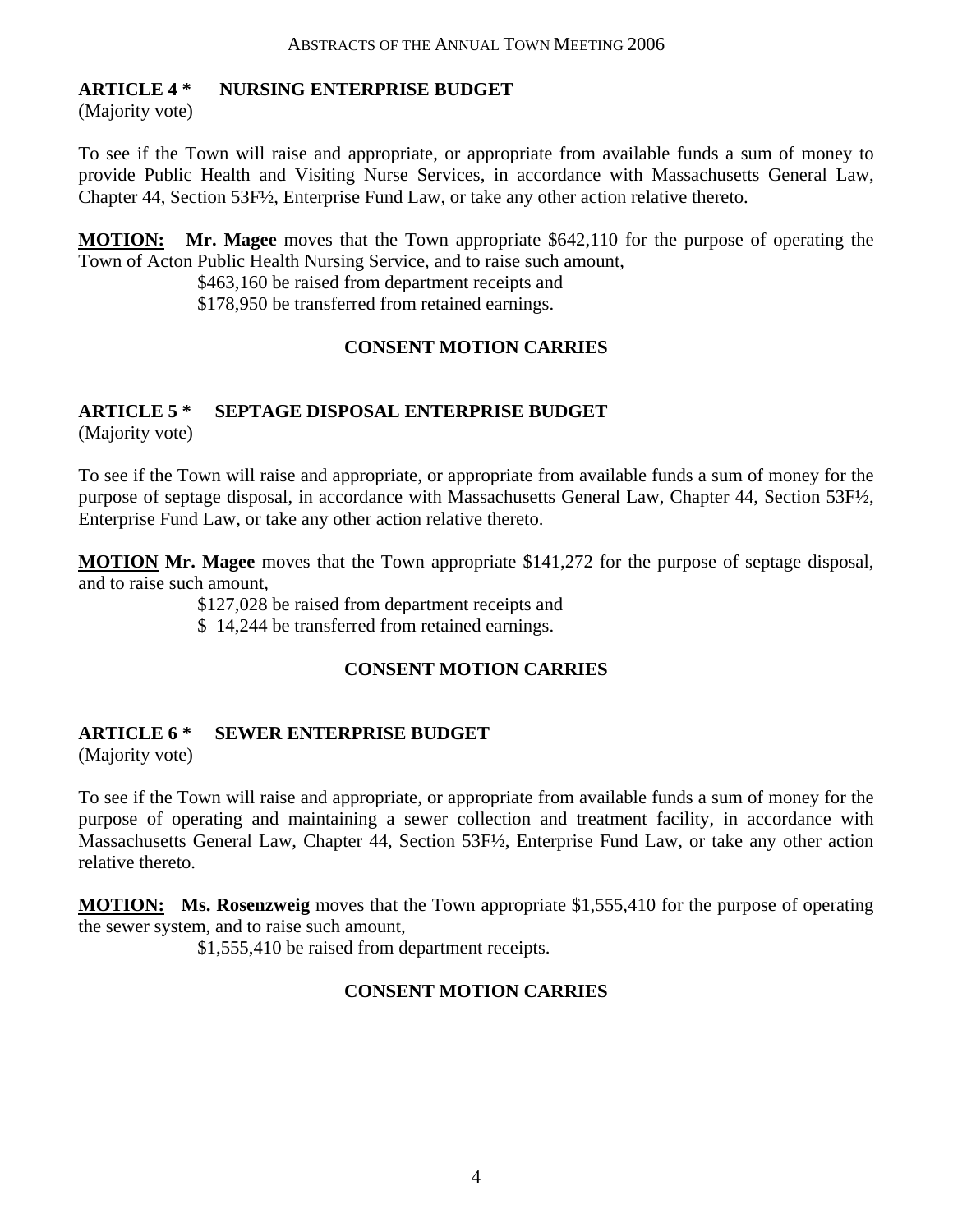#### **ARTICLE 7 \* NESWC ENTERPRISE FUND**

(Majority vote)

To see if the Town will raise and appropriate, or appropriate from available funds, a sum of money for the purpose of solid waste disposal in accordance with Massachusetts General Law, Chapter 44, Section 53F½, Enterprise Fund Law, or take any other action relative thereto.

**MOTION: Mr. Ashton** moves that the Town appropriate \$562,249 for the purpose of solid waste disposal, and to raise such amount,

\$562,249 be raised from department receipts.

#### **CONSENT MOTION CARRIES**

# **ARTICLE 8 \* SECTION 53E½ SELF-FUNDING PROGRAMS**

(Majority vote)

To see if the Town will vote, pursuant to Massachusetts General Law, Chapter 44, Section 53E½ to continue revolving funds for the Local School System, to be expended by the Superintendent of Schools; and for the Historic District Commission, Building Department, Sealer of Weights and Measures, Health Inspectional Services, Ambulance Fees and Fire Department Fire Alarm Network, to be expended by the Town Manager, as noted below:

|                                                                                                                                                                   | FY07 Estimated | FY07 Authorized |
|-------------------------------------------------------------------------------------------------------------------------------------------------------------------|----------------|-----------------|
| Fund                                                                                                                                                              | Revenue        | Expenditure     |
| <b>School Department</b>                                                                                                                                          |                |                 |
| Douglas at Dawn/Dusk                                                                                                                                              | \$140,000      | \$140,000       |
| Merriam Mornings/Afternoons/Summer                                                                                                                                | \$200,000      | \$200,000       |
| <b>Gates Amazing Programs</b>                                                                                                                                     | \$36,500       | \$36,500        |
| <b>Historic District Commission</b>                                                                                                                               | \$600          | \$600           |
| <b>Building Department</b><br>Includes fees for Microfilming, Electrical Permits,<br>Plumbing Permits, Gas Permits, Sign Licenses and<br>Periodic Inspection Fees | \$179,856      | \$179,856       |
| <b>Sealer of Weights and Measures</b>                                                                                                                             | \$10,734       | \$10,734        |
| <b>Health Department</b>                                                                                                                                          |                |                 |
| Food Service Inspections                                                                                                                                          | \$27,919       | \$27,919        |
| Hazardous Materials Inspections                                                                                                                                   | \$51,944       | \$51,944        |
| <b>Fire Department</b>                                                                                                                                            |                |                 |
| Fire Alarm Network                                                                                                                                                | \$50,646       | \$50,646        |
| Ambulance Fees •                                                                                                                                                  | \$300,000      | \$320,000       |

, or take any other action relative thereto.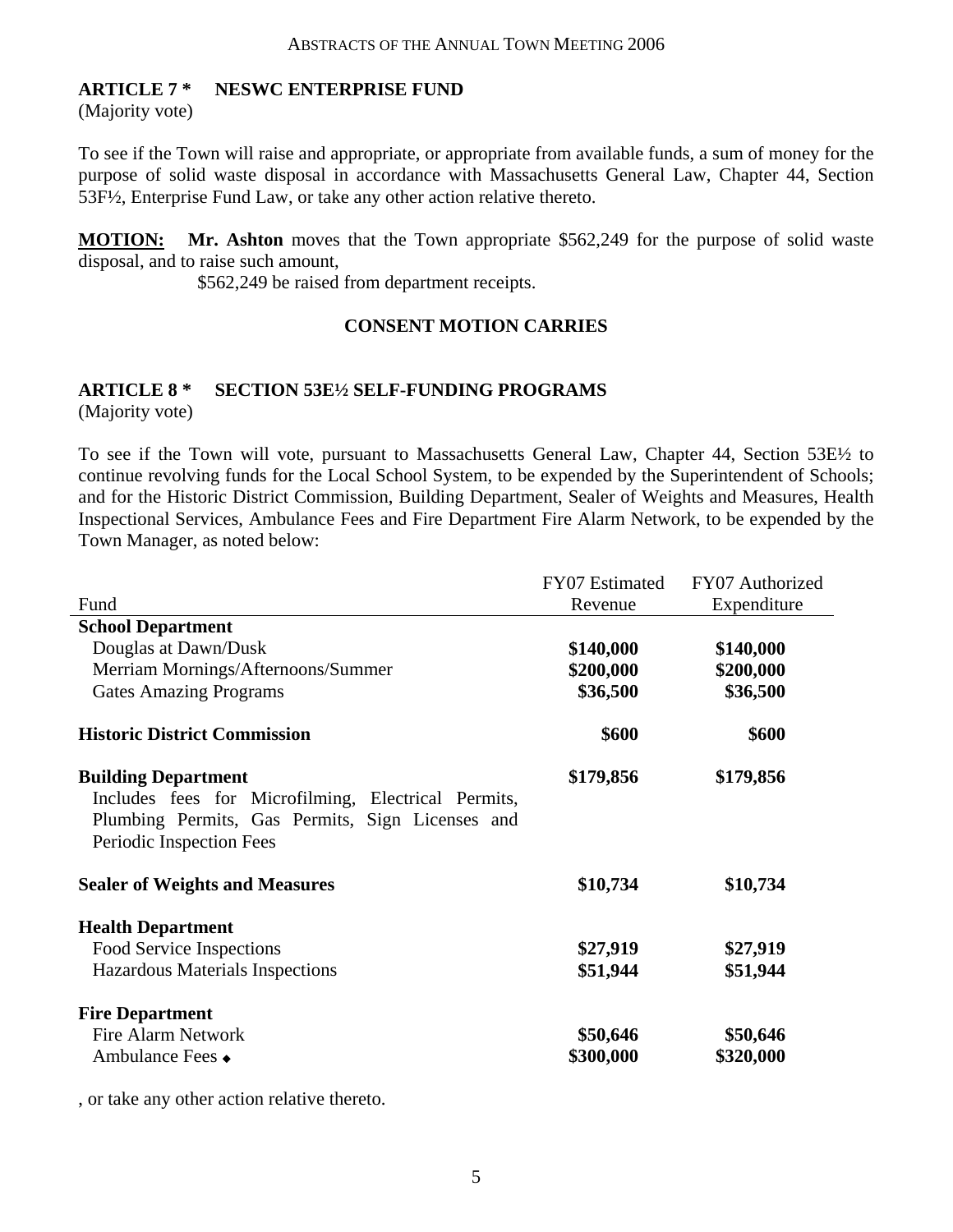**MOTION: Ms. Rosenzweig** moves that the revolving funds for the Local School System, Historic District Commission, Building Department, Sealer of Weights and Measures, Health Department, and Fire Department be continued for fiscal year 2007 in the amounts and for the purposes set forth in the expense column of this Article.

#### **CONSENT MOTION CARRIES**

# **ARTICLE 9 \* CHAPTER 90 HIGHWAY REIMBURSEMENT PROGRAM**

(Majority vote)

To see if the Town will vote to raise and appropriate, or appropriate from available funds, a sum of money for highway improvements under the authority of Massachusetts General Law, Chapter 90, and any other applicable laws, or take any other action relative thereto.

**MOTION: Mr. Hunter** moves that the Town Manager is authorized to accept Highway funds from all sources and such funds are hereby appropriated for highway purposes.

#### **CONSENT MOTION CARRIES**

#### **ARTICLE 10 \* INSURANCE PROCEEDS**

(Majority vote)

To see if the Town will vote to appropriate the proceeds of any insurance policy reimbursements during FY07 of costs incurred as a result of any covered loss, including without limitation any liability insurance, property insurance, casualty insurance, workers' compensation insurance, health insurance, disability insurance, automobile insurance, police and fire injury and medical costs, and any other insurance of any name and nature whatsoever, or take any other action relative thereto.

**MOTION: Mr. Foster** moves that the Town Manager is authorized to accept insurance proceeds of any name and nature whatsoever from all sources and such funds are hereby appropriated.

#### **CONSENT MOTION CARRIES**

#### **ARTICLE 11 \* GIFTS OR GRANTS**

(Majority vote)

To see if the Town will vote to appropriate the proceeds of any gifts or grants accepted pursuant to Massachusetts General Law, Chapter 44, Section 53A, and any interest thereon, for the stated purposes of the gifts or grants, or take any other action relative thereto.

**MOTION:** Mr. Ashton moves that the proceeds of any gifts or grants from any source accepted pursuant to Massachusetts General Law, Chapter 44, Section 53A, and any interest thereon, are hereby appropriated for the stated purposes of the gifts or grants, and may be expended with the approval of the Board of Selectmen or otherwise as stated in Section 53A.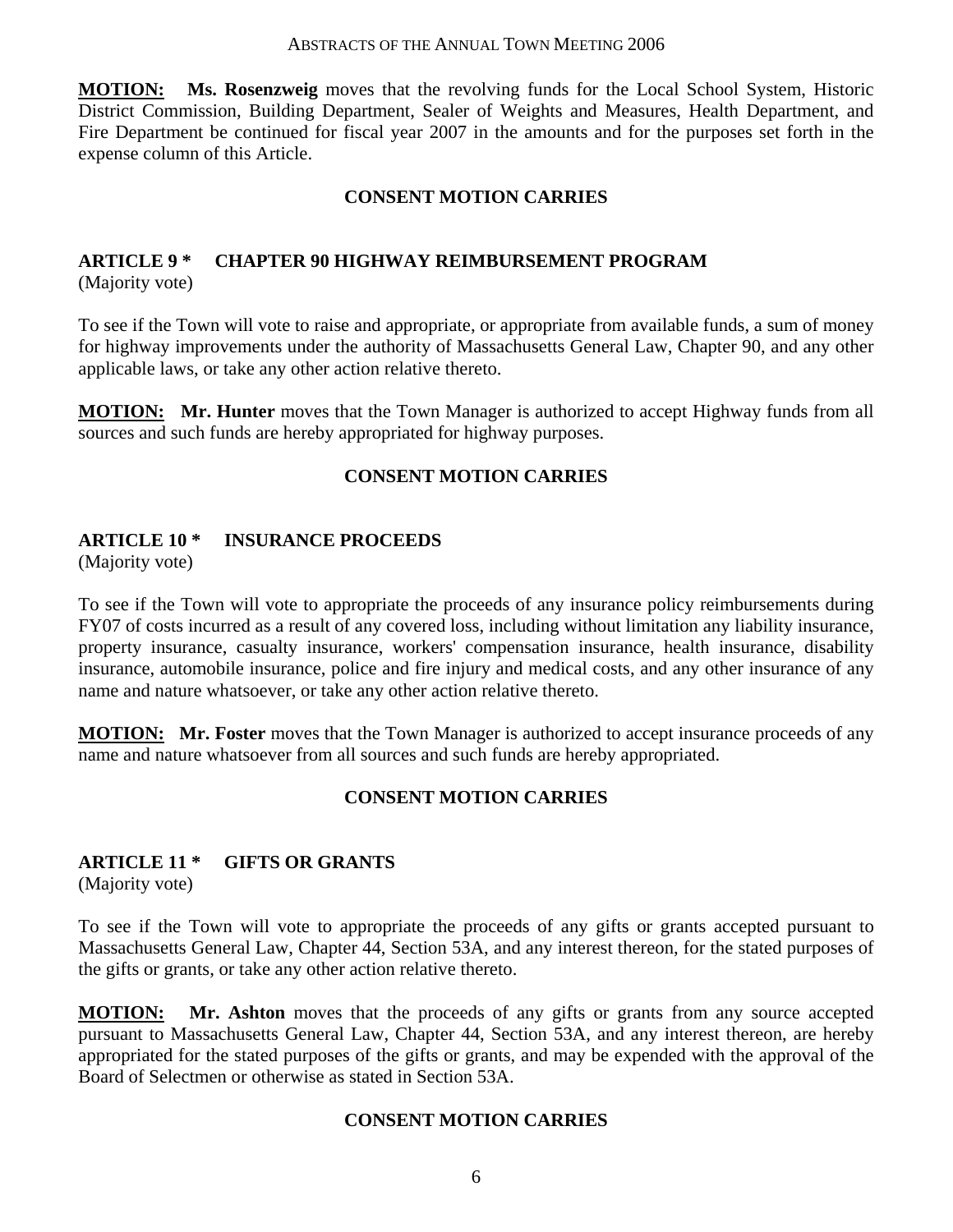#### **ARTICLE 12 \* FEDERAL AND STATE AID**

(Majority vote)

To see if the Town will vote to appropriate any Federal Government and State Government reimbursement for costs incurred as a result of any declared emergencies or other occurrence during fiscal year 2007, or take any other action relative thereto.

**MOTION: Ms. Rosenzweig** moves that the Town Manager is authorized to accept federal and state reimbursement funds from all sources and such funds are hereby appropriated for the purposes outlined by such reimbursement.

#### **CONSENT MOTION CARRIES**

#### **ARTICLE 13 \* PERFORMANCE BONDS**

(Majority vote)

To see if the Town will vote to appropriate the proceeds of any performance bonds for the purposes stated in said bonds available as a result of any default, non-performance or other covered conditions, or take any other action relative thereto.

**MOTION: Mr. Foster** moves that the Town appropriate proceeds of any performance bonds, for the purposes stated in said bonds, available as a result of any default, non-performance or other covered conditions.

#### **CONSENT MOTION CARRIES**

#### **ARTICLE 14 \* SALE OF FORECLOSED PROPERTIES**

(Majority vote)

To see if the Town will vote to authorize the Board of Selectmen to dispose of foreclosed properties acquired by the Town for nonpayment of taxes in accordance with the provisions of Massachusetts General Laws, or take any other action relative thereto.

**MOTION: Mr. Hunter** moves in the words of the Article.

#### **CONSENT MOTION CARRIES**

#### **ARTICLE 15 \* ELDERLY TAX RELIEF**  (Majority vote) **REAUTHORIZE CHAPTER 73 OF THE ACTS OF 1986**

To see if the Town will vote to continue to accept the provisions of Chapter 73 of the Acts of 1986, as amended by Chapter 126 of the Acts of 1988, providing for a 100% increase in certain property tax exemptions, or take any other action relative thereto.

**MOTION: Mr. Ashton** moves that the Town continue to accept the provisions of Chapter 73 of the Acts of 1986, as amended by Chapter 126 of the Acts of 1988, providing for a 100% increase in certain property tax exemptions.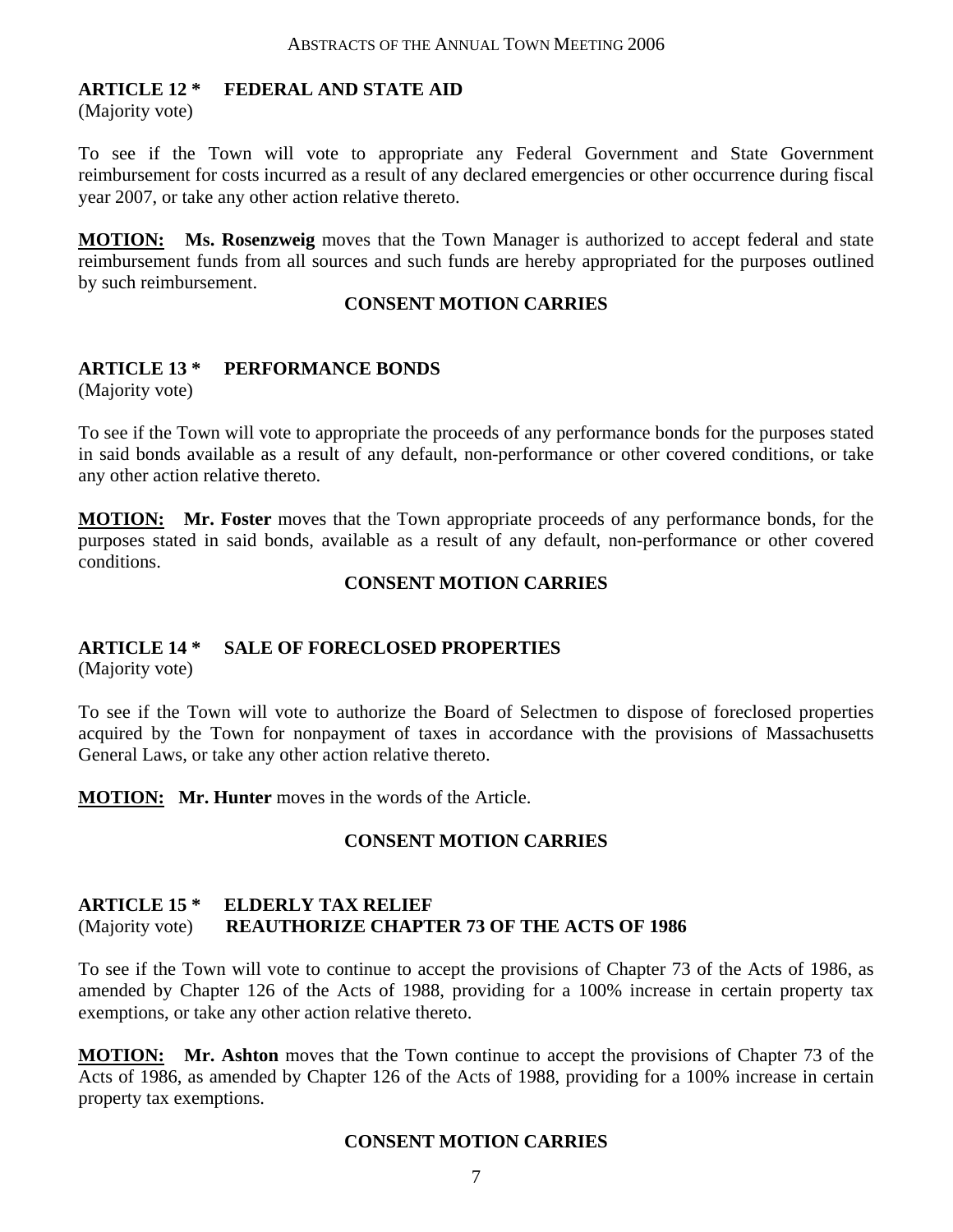## **ARTICLE 16 IMPLEMENT NEW LEGISLATION REGARDING SENIOR TAX RELIEF**  (Majority vote)

To see if the Town will vote, pursuant to the provisions of Chapter 136, Section 1 of the Acts of 2005, to reduce the rate of interest that accrues on property taxes deferred by eligible seniors under Massachusetts General Law, Chapter 59, Section 5, Clause 41A from 8% to the Primary Discount Rate set by the Federal Reserve Bank Boston as of January 1, with such reduced rate to apply to such taxes assessed for any fiscal year beginning on or after July 1, 2006 unless and until said rate is further amended by Town Meeting, or take any other action relative thereto.

**MOTION: Mr. Ashton** moves pursuant to the provisions of Chapter 136 of the Acts of 2005, to reduce the rate of interest that accrues on property taxes deferred by eligible seniors under Massachusetts General Law, Chapter 59, Section 5, Clause 41A to the Primary Discount Rate set by the Federal Reserve Bank Boston as of January 1, or 8%, whichever is lower, with such reduced rate to apply to such taxes assessed for any fiscal year beginning on or after July 1, 2006 unless and until said rate is further amended by Town Meeting.

#### **MOTION CARRIES UNANIMOUSLY**

#### **ARTICLE 17 HOME RULE PETITION – SENIOR CITIZEN REAL ESTATE**  (Majority vote) **TAX PAYMENTS**

To see if the Town will petition the General Court to adopt a home rule act authorizing Senior Tax Relief in the Town of Acton in substantially the form set forth below:

#### **AN ACT RELATIVE TO PROPERTY TAX RELIEF FOR SENIOR CITIZENS IN THE TOWN OF ACTON**

*Be it enacted by the Senate and House of Representatives in General Court assembled, and by the authority of the same, as follows:* 

SECTION 1: Notwithstanding the provisions of sections 57 through 57(c) of chapter 59 of the General Laws, whenever the date for which real property taxes are due and payable in the Town of Acton falls on or between the  $25<sup>th</sup>$  day of a month and the third day of the following month, said date for real property taxes on property owned and occupied as a primary residence by a person sixty-five years of age or older ("Eligible Senior Citizen"), either individually or jointly or as a tenant-in-common with another , shall be extended to the fourth day of said following month, subject to section nine of chapter 4 of the General Laws (Sundays and holidays).

SECTION 2: In the event that the United States Social Security Administration changes the date on which it mails social security benefit checks from the first day of each month to another day of the month, the Town Treasurer of the Town of Acton is hereby authorized to modify the due and payable date set forth in Section 1 above, so that said due and payable date for Eligible Senior Citizens falls on the fourth day after Social Security benefit checks are mailed to recipients whenever the due and payable date would have otherwise fallen between the fifth day preceding the mailing of social security benefit checks and the third day following the mailing of social security benefit checks.

Or to take any other action relative thereto.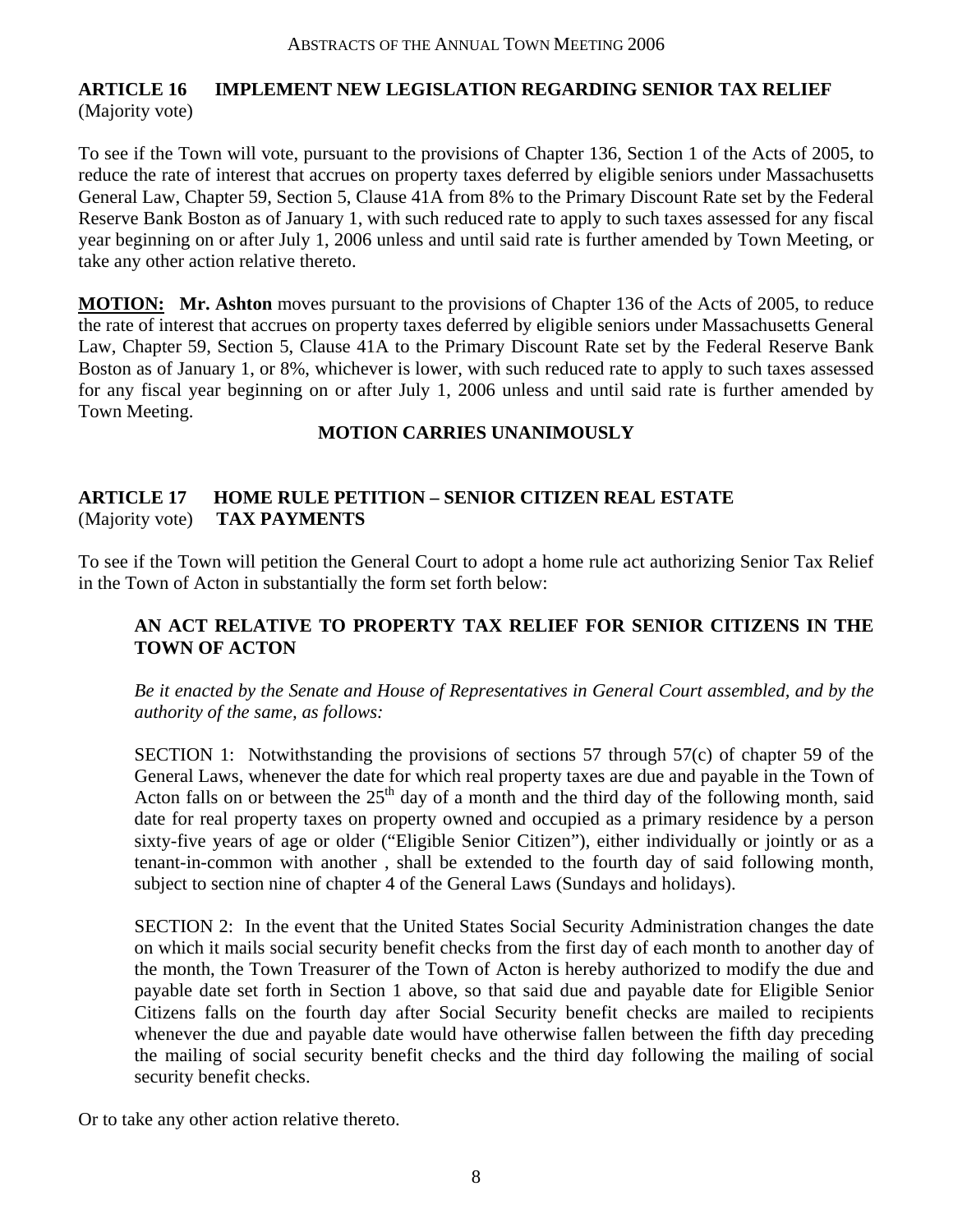**MOTION: Mr. Ashton** moves that the Town petition the General Court to adopt a home rule act in substantially the form set forth in the Article.

#### **MOTION CARRIES UNANIMOUSLY**

#### **ARTICLE 18 BUDGET TRANSFER**

(Majority vote)

To see if the Town will vote to appropriate from available funds a sum money or take any other action relative thereto.

**MOTION: Mr. Ashton** moves that the Town take no action.

#### **MOTION CARRIES UNANIMOUSLY**

#### **ARTICLE 19 PERSONNEL**

(Majority vote)

To see if the Town will raise and appropriate, or appropriate from available funds, a sum of money to be expended by the Town Manager to fund the positions as listed below:

| \$369,360<br><b>Total</b> |                                                      |  |           |
|---------------------------|------------------------------------------------------|--|-----------|
|                           | <b>F.</b> Two Highway Equipment Operators            |  | \$110,000 |
|                           | <b>E.</b> Council on Aging Program Coordinator       |  | \$18,560  |
|                           | <b>D.</b> Government Channel / IT Systems Technician |  | \$ 38,500 |
|                           | C. Web Site Content Administrator                    |  | \$38,500  |
|                           | <b>B.</b> Financial Analyst                          |  | \$75,400  |
|                           | A. Treasurer/Collector                               |  | \$88,400  |

, or take any other action relative thereto.

**MOTION: Mr. Foster** moves that the Town raise and appropriate \$369,360 to be expended by the Town Manager for the purposes set forth in this article.

#### **MOTION CARRIES**

## **ARTICLE 20 CAPITAL IMPROVEMENTS – EQUIPMENT**

(Majority vote)

To see if the Town will raise and appropriate, or appropriate from available funds, a sum of money to be expended by the Town Manager for the replacement or improvement of facilities and equipment as listed below:

| A. Global Positioning System (GPS) Equipment \$42,000            |          |
|------------------------------------------------------------------|----------|
| <b>B.</b> Elm Street Field Lights and Poles Replacement \$70,000 |          |
| C. One-Ton Dump Truck with Plow                                  | \$20,000 |
| <b>D.</b> Recondition Fire Department Ladder 28                  | \$30,000 |

**Total \$162,000** 

, or take any other action relative thereto.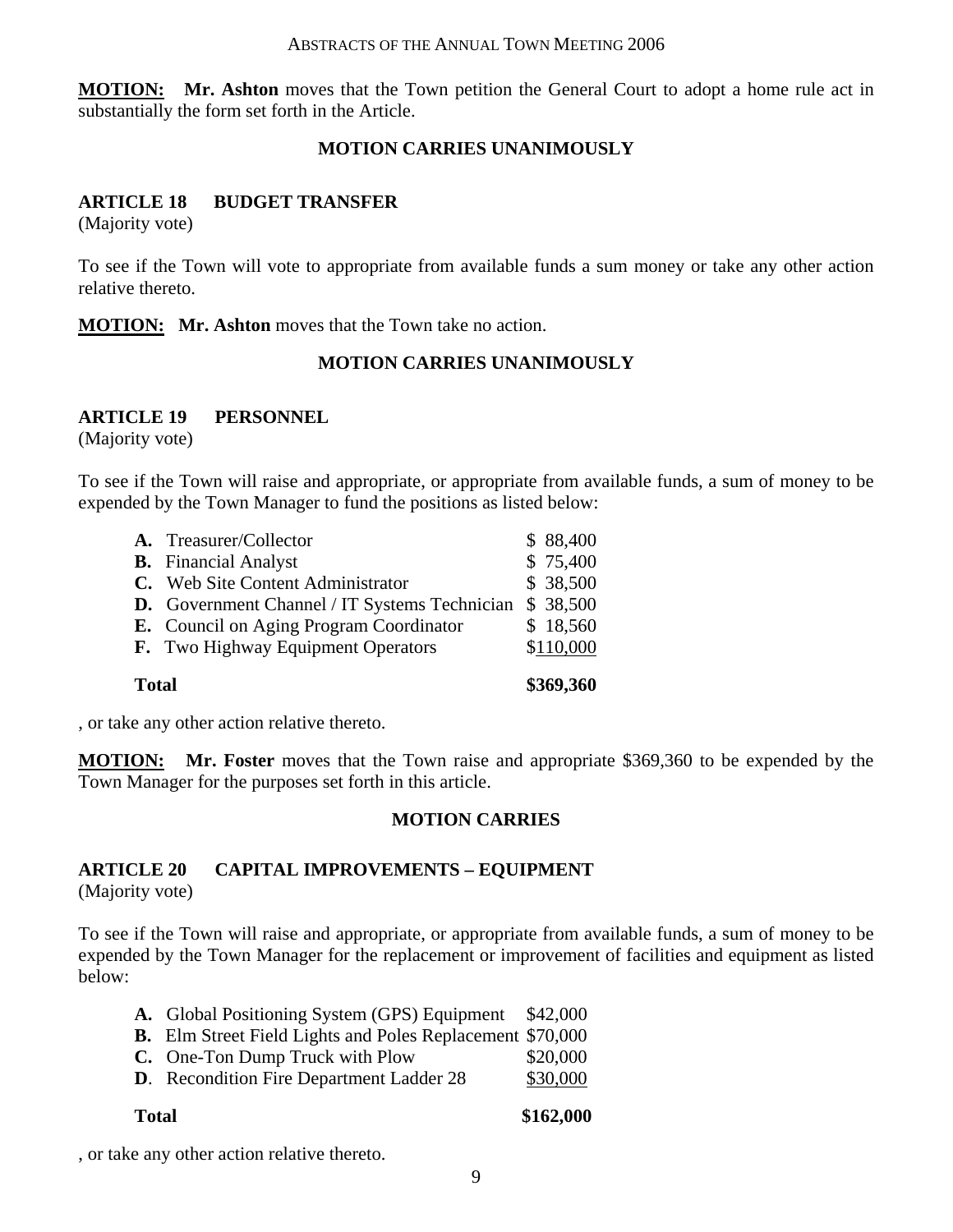**MOTION: Mr. Hunter** moves that the Town appropriate \$162,000 to be expended by the Town Manager for the purposes set forth in this article, and to raise such amount, and \$162,000 be raised and appropriated, and that the Town Manager be authorized to sell, trade or dispose of vehicles and equipment being replaced and to expend any proceeds so received.

## **MOTION CARRIES**

### **ARTICLE 21 TOWN OPERATING BUDGET**

(Majority vote)

To see if the Town will raise and appropriate, or appropriate from available funds, a sum of money to defray the necessary expenses of the departments, offices and boards of the Town, exclusive of the school budgets.

, or take any other action relative thereto.

**MOTION: Mr. Ashton** moves that the Town appropriate \$22,566,035, to be expended by the Town Manager, for the purpose of funding the Municipal Budget for the period July 1, 2006 to June 30, 2007, and to raise such amount,

\$22,496,600 be raised and appropriated,

\$ 69,435 be transferred from Cemetery Trust funds for Cemetery use,

And that the Town Manager be authorized to sell, trade or dispose of vehicles and equipment being replaced and to expend any proceeds so received.

#### **MOTION CARRIES UNANIMOUSLY**

#### **ARTICLE 22 COMMUNITY PRESERVATION PROGRAM**  (Majority vote) **DIRECT APPROPRIATIONS FROM FUND BALANCE**

To see if the Town will vote to appropriate or to set aside for later appropriation, and to authorize the Board of Selectmen and the Town Manager to expend or set aside, from the FY 2005 Community Preservation Fund balance as set forth herein, the following amounts for community preservation purposes, with such expenditures to be subject to conditions to be specified in award letters from the Community Preservation Committee, with each item considered a separate appropriation:

| FY 2005 COMMUNITY PRESERVATION FUND BALANCE                   |                  |
|---------------------------------------------------------------|------------------|
| Community Preservation Fund Surcharge Collected in FY 2005    | \$573,503.55     |
| State Community Preservation Trust Fund Receipt, October 2005 | 568,164.00<br>S. |
| Interest Earned FY 2005                                       | 29,416.76        |
| Unencumbered funds from FY 2004 Fund Balance                  | 65,591.21        |
| <b>Total - FY 2005 Community Preservation Fund Balance</b>    | \$1,236,675.52   |
|                                                               |                  |
|                                                               |                  |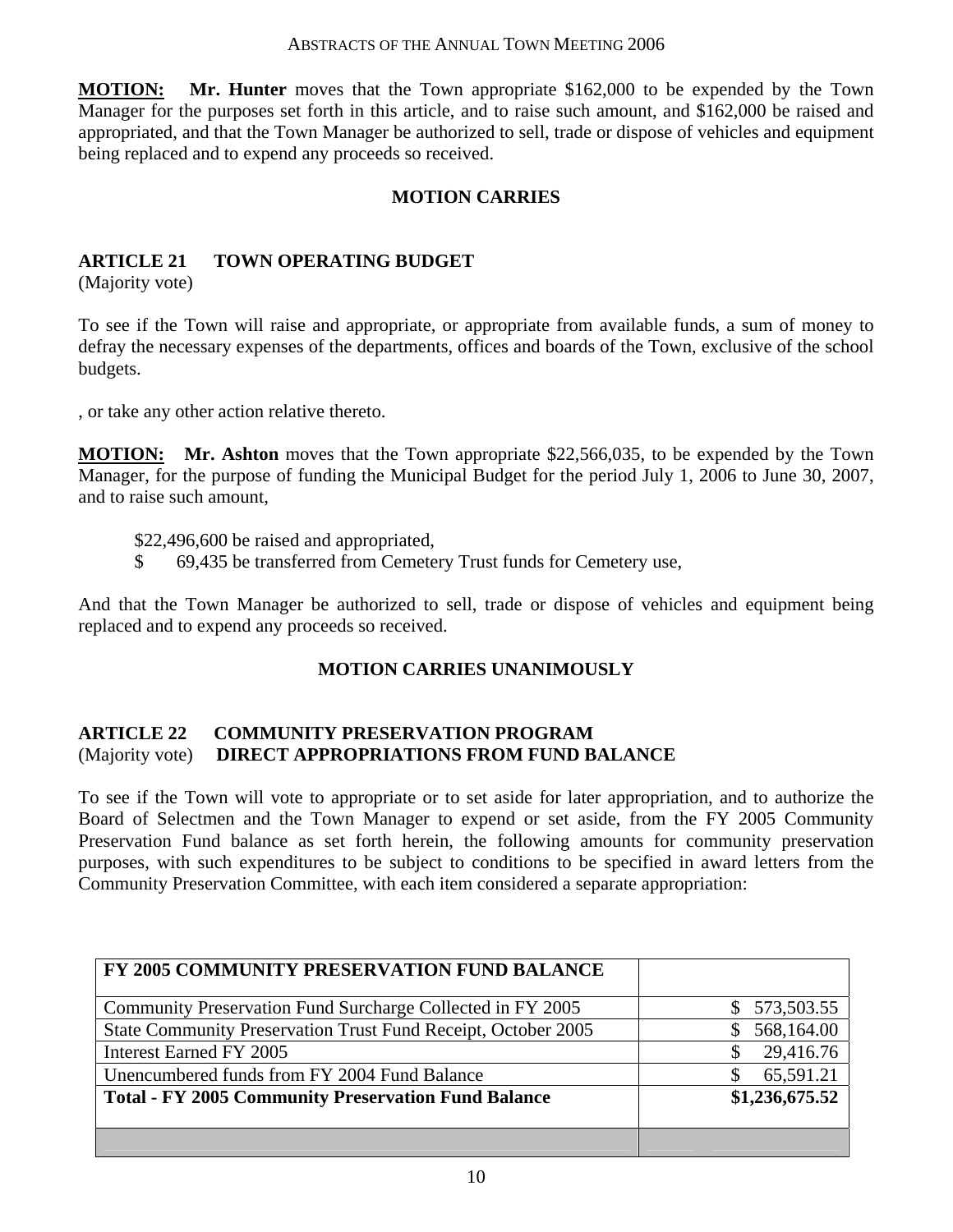| <b>APPROPRIATIONS</b>                                             |                    |  |
|-------------------------------------------------------------------|--------------------|--|
| <b>Purpose</b>                                                    | <b>Recommended</b> |  |
|                                                                   | <b>Amounts</b>     |  |
| <b>Set Aside Appropriation – Open Space</b>                       |                    |  |
| A. Acquisition, creation, and preservation of Open Space, and its |                    |  |
| rehabilitation and restoration                                    | 400,000.00<br>\$   |  |
| <b>Spending Appropriations</b>                                    |                    |  |
| B. Land Acquisition & Development - 28 Willow & 214 Central St.   | \$<br>160,000.00   |  |
| C. Recreational Area at McCarthy Village                          | \$<br>22,000.00    |  |
| D. Rental Housing Planning and Feasibility Study                  | \$<br>25,000.00    |  |
| E. New Basketball Courts at Douglas School, Elm Street            | \$<br>20,000.00    |  |
| F. Leary Field Woodland Path                                      | \$<br>25,000.00    |  |
| G. New Gates School Playground                                    | \$<br>16,000.00    |  |
| H. Site Preparation and Construction - Habitat for Humanity Home  | \$<br>35,000.00    |  |
| Jones Tavern Roof and Gutters Replacement<br>I.                   | \$<br>41,000.00    |  |
| <b>J.</b> Historic Stone Chamber Restoration                      | \$<br>20,000.00    |  |
| K. Bruce Freeman Rail Trail Design                                | \$<br>175,000.00   |  |
| L. Fitzgerald Piano Preservation                                  | \$<br>18,000.00    |  |
| M. School Street Twin Ball Fields                                 | \$<br>69,000.00    |  |
| N. Town Hall Slate Roof Replacement                               | \$<br>65,470.00    |  |
| O. Arboretum Universal Access Trail                               | \$<br>24,000.00    |  |
| <b>Administrative Spending Appropriation</b>                      |                    |  |
| P. A fund reimbursing the Town of Acton for administrative        | \$<br>57,083.40    |  |
| services and operating expenses provided in support of the        |                    |  |
| <b>Community Preservation Committee</b>                           |                    |  |
|                                                                   |                    |  |
| <b>Total Recommended Appropriations</b>                           | \$1,172,553.40     |  |
| Remaining FY 2005 fund balance                                    | \$<br>64,122.12    |  |

And, whereas Massachusetts General Law, Chapter 44B requires that the Town appropriate for spending, or set-aside for future spending, from the fund balance at least 10% for open space, 10% for historic preservation, and 10% for community housing.

And, whereas the recommended appropriations for open space, historic preservation, and community housing each exceed 10% of the Community Preservation Fund balance.

And, whereas Town Meeting may vote to delete or reduce any of the recommended amounts.

Therefore, in the event that recommended amounts are deleted or reduced, vote to appropriate as a setaside for future spending from the FY 2005 Community Preservation Fund Balance the minimum necessary amounts to allocate not less than 10% (\$123,667.60) for open space, not less than 10% (\$123,667.60) for historic preservation, and not less than 10% (\$123,667.60) for community housing.

, or take any other action relative thereto.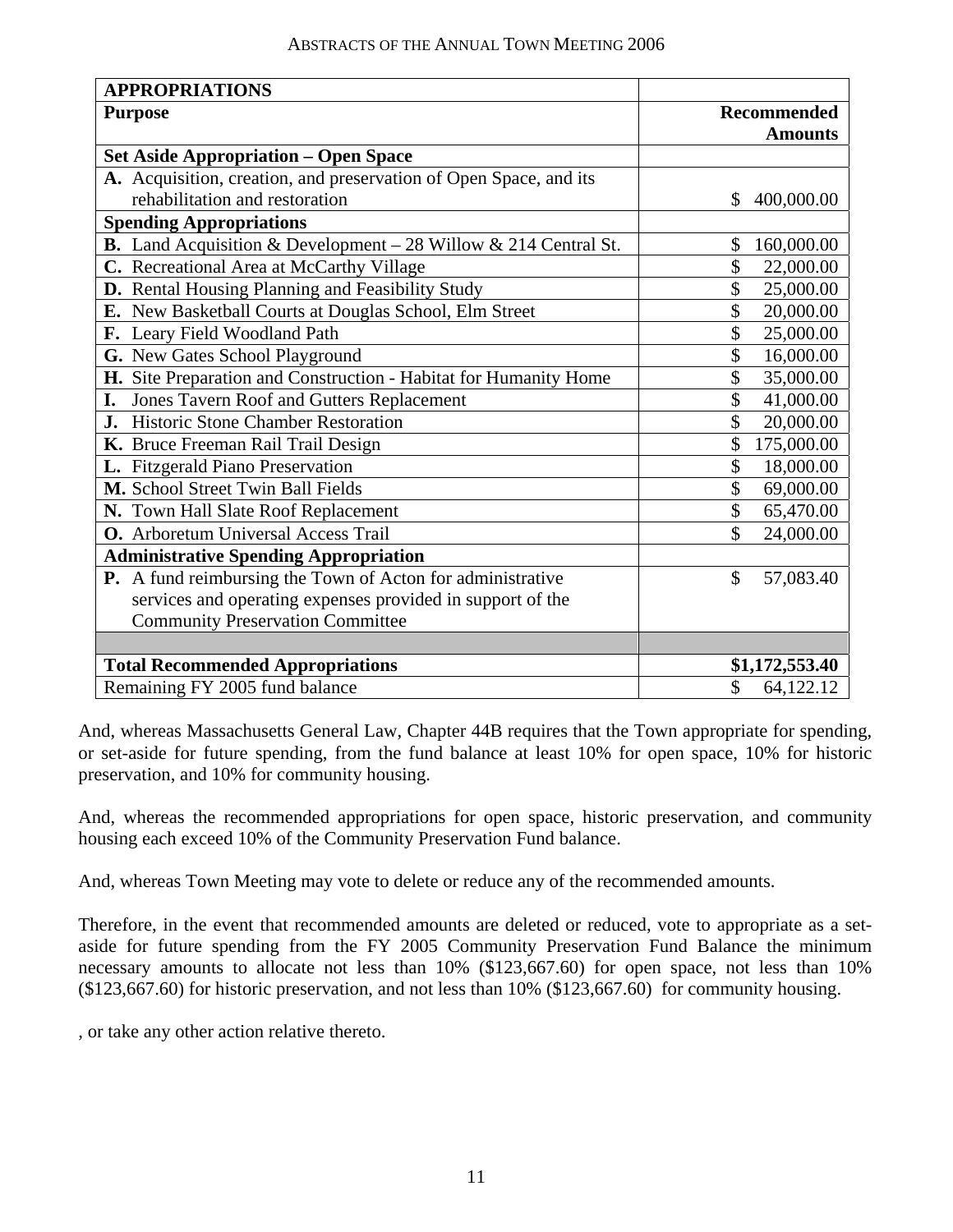**MOTION: Mr. Lundberg** moves that the Town appropriate or set aside for later appropriation, \$1,150,553.40, and to raise such amount, \$1,150,553.40 be transferred from the Community Preservation Fund and that the Town Manager be authorized to expend or set aside amounts as set forth in the Article and in compliance with conditions to be noted in the Community Preservation Committee's Award Letters, with the exception that Item C shall be deleted in its entirety, with each remaining item in the Article as so adjusted considered a separate appropriation.

## **MOTION CARRIES**

## **ARTICLE 23 \* TOWN BOARD SUPPORT**  (Majority vote) **ACTON-BOXBOROUGH CULTURAL COUNCIL**

To see if the Town will raise and appropriate, or appropriate from available funds, the sum of \$2,000, or any other sum, to be expended by the Town Manager for the ongoing expenses of the Acton-Boxborough Cultural Council for programs in Acton, or take any other action relative thereto.

**MOTION: Mr. Foster** moves that the Town raise and appropriate \$2,000 for the ongoing expenses of the Acton-Boxborough Cultural Council.

## **CONSENT MOTION CARRIES**

## **ARTICLE 24 ACTON PUBLIC SCHOOLS BUDGET**

(Majority vote)

To see if the Town will raise and appropriate, or appropriate from available funds, a sum of money to defray the necessary expenses of the Acton Public School System, or take any other action relative thereto.

**MOTION: Mrs. Altieri** moves that the Town appropriate \$22,046,849, to be expended by the Superintendent of Schools to fund the Acton Public School Budget for the period July 1, 2006 to June 30, 2007, and to raise such amount,

\$21,909,849 be raised and appropriated and

\$ 137,000 be transferred from Free Cash.

#### **MOTION CARRIES UNANIMOUSLY**

#### **ARTICLE 25 ACTON-BOXBOROUGH REGIONAL SCHOOL DISTRICT ASSESSMENT**  (Majority vote)

To see if the Town will raise and appropriate, or appropriate from available funds, a sum of money to defray the necessary expenses of the Acton-Boxborough Regional School District, or take any other action relative thereto.

**MOTION: Mr. Coppolino** moves that the Town appropriate \$21,958,905 to fund the assessment of the Acton-Boxborough Regional School District for the period July 1, 2006 to June 30, 2007, and to raise such amount,

\$21,958,905 be raised and appropriated.

#### **MOTION CARRIES UNANIMOUSLY**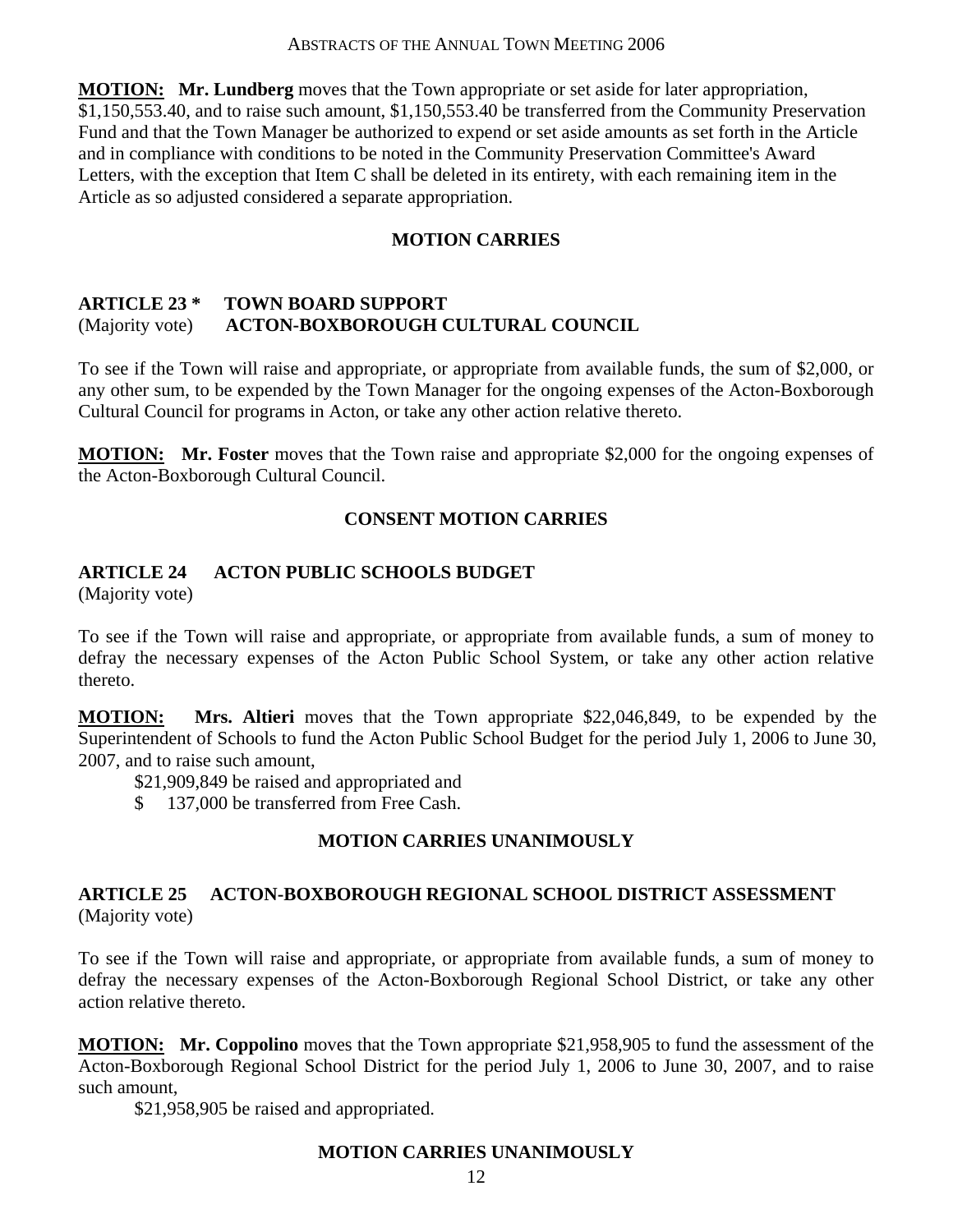#### **ARTICLE 26 MINUTEMAN REGIONAL SCHOOL DISTRICT ASSESSMENT**  (Majority vote)

To see if the Town will raise and appropriate, or appropriate from available funds, a sum of money to defray the necessary expenses of the Minuteman Regional Vocational Technical School District, or take any other action relative thereto.

**MOTION: Mr. Olmstead** moves the that the Town appropriate \$749,955 for the expenses of the Minuteman Regional Vocational Technical School District for the period of July 1, 2006 to June 30, 2007, and to raise such amount, \$749,955 be raised and appropriated.

## **MOTION CARRIES UNANIMOUSLY**

**MOTION TO ADJOURN: Mr. Ashton** moves to adjourn the Annual Town Meeting at 10:34 PM until April 4, 2006 at the Acton-Boxborough Regional High School Auditorium at 7:00 PM.

## **MOTION CARRIES UNANIMOUSLY**

## **APRIL 4, 2006**

The Moderator, Mr. MacKenzie, call the adjourned session of the 2006 Annual Town Meeting to order at 7:04 PM.

## **ARTICLE 27 ACTON FIREFIGHTERS' RELIEF FUND**

(Majority vote)

To see if the Town will vote to authorize and direct the Trustees of the "Acton Fireman's Relief Fund" created by Article 21 of the Annual Town Meeting of March 11, 1935, and the Trustees of the "West Acton Fireman's Relief Fund" created by Article 18 of the Annual Town Meeting of March 1, 1920, with the advice and consent of the Board of Selectmen and utilizing the services of Town Counsel, to petition a Massachusetts court of competent jurisdiction to reform, reorganize and consolidate the Trusts as follows:

- 1. To transfer the funds held in trust by the Town in Account No. T-02 (the Acton Fireman's Relief Fund) and in Account No. T-32 (the West Acton Fireman's Relief Fund) into a single trust fund account to be held by the Town and known as the New Acton Firefighters' Relief Fund.
- 2. To establish the New Acton Firefighters' Relief Fund (the "Fund") as a trust fund on the following terms and such other terms as the Court determines are necessary and proper to effectuate the reformation, reorganization and consolidation of the existing trusts into a single trust:
	- a. The Fund shall be administered by three trustees chosen by the Town Meeting, one for one year, one for two years, one for three years, and thereafter one annually for the term of three years.
	- b. Each Trustee shall be a registered voter of the Town or an active or former member of the Acton Fire Department.
	- c. The Town treasurer shall hold said fund and shall invest the same in accordance with instructions from said Trustees. He shall also pay out of said Fund such moneys as said Trustees shall order and none other. Such Fund shall be secured by the bond of said treasurer.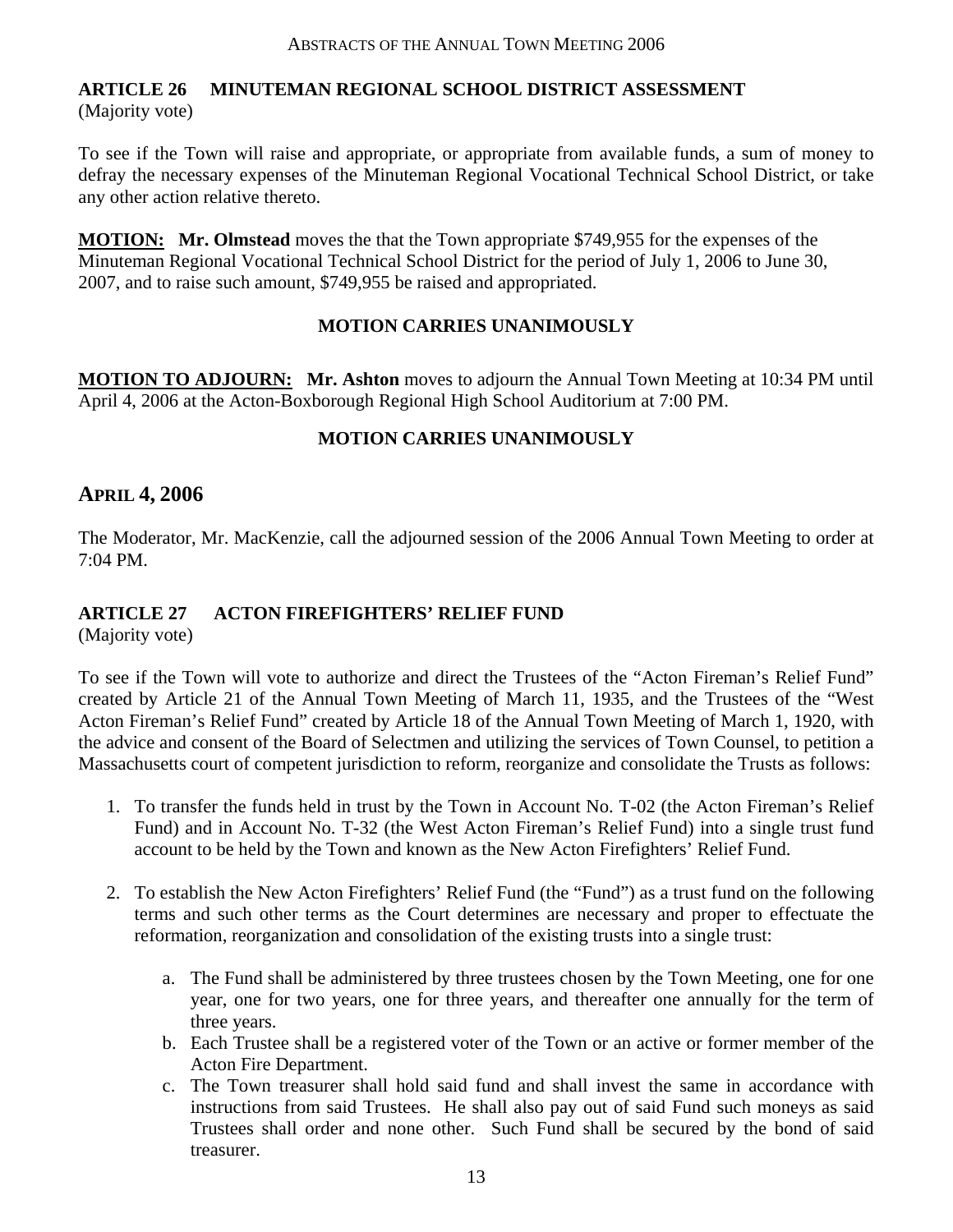- d. Said Fund and any accumulations thereon shall be kept invested in such banks, government securities, municipal bonds, mutual funds and securities as the Trustees shall, in the prudent exercise of their fiduciary duties, determine.
- e. Said Trustees shall have the authority to make awards out of said Fund in meritorious cases in addition to any other benefits which may be due from other sources, to any person who may be injured, or to the spouse, children, or estate of any person who may be killed, while engaged in fighting fires or otherwise in the performance of his or her official duties for the Acton Fire Department or for any other philanthropic purpose consistent in the judgment of the trustees with the mission of the Acton Fire Department.
- f. Said Trustees are authorized to receive additional funds from any source and when so received shall be deposited with the Fund and administered in the same manner as the Fund.
- g. Said Trustees shall make a report in writing annually to the Town and such report shall be published in the town report.
- 3. Pending final court approval of the foregoing, the Trustees of the "Acton Fireman's Relief Fund" and the Trustees of the "West Acton Fireman's Relief Fund" shall continue to administer their respective trust funds. Upon final court approval, the Trustees of said funds shall authorize and direct the Town treasurer to transfer all funds held in Account No. T-02 and Account No. T-32 to the Fund.
- 4. Upon final court approval of the foregoing, the Trustees of the "Acton Fireman's Relief Fund" shall serve as the Trustees of the Fund pending the initial selection by Town Meeting of the Trustees of the Fund and no longer.

Or take any other action relative thereto.

**MOTION: Mr. Hunter** moves in the words of the Article.

#### **MOTION CARRIES UNANIMOUSLY**

#### **ARTICLE 28 HOME RULE PETITION – NESWC ENTERPRISE FUND**  (Majority vote)

To see if the Town will petition the General Court to adopt a home rule act authorizing the transfer from the NESWC Enterprise Fund to the General Fund of all or a portion of the fund balance substantially in the form set forth below, or to take any other action relative thereto:

#### **AN ACT RELATIVE TO THE NESWC ENTERPRISE FUND BALANCE IN THE TOWN OF ACTON**

*Be it enacted by the Senate and House of Representatives in General Court assembled, and by the authority of the same, as follows:* 

SECTION 1: Notwithstanding the provisions of section 53F1/2 of chapter 44 of the General Laws or of any other general or special law, given the expiration of the Town of Acton's Service Agreement governing its participation in a regional solid waste program relating to the North East Solid Waste Committee established under Chapter 328 of the Acts of 1988, as amended, the Town of Acton is hereby authorized from time to time to transfer from the Town's NESWC Enterprise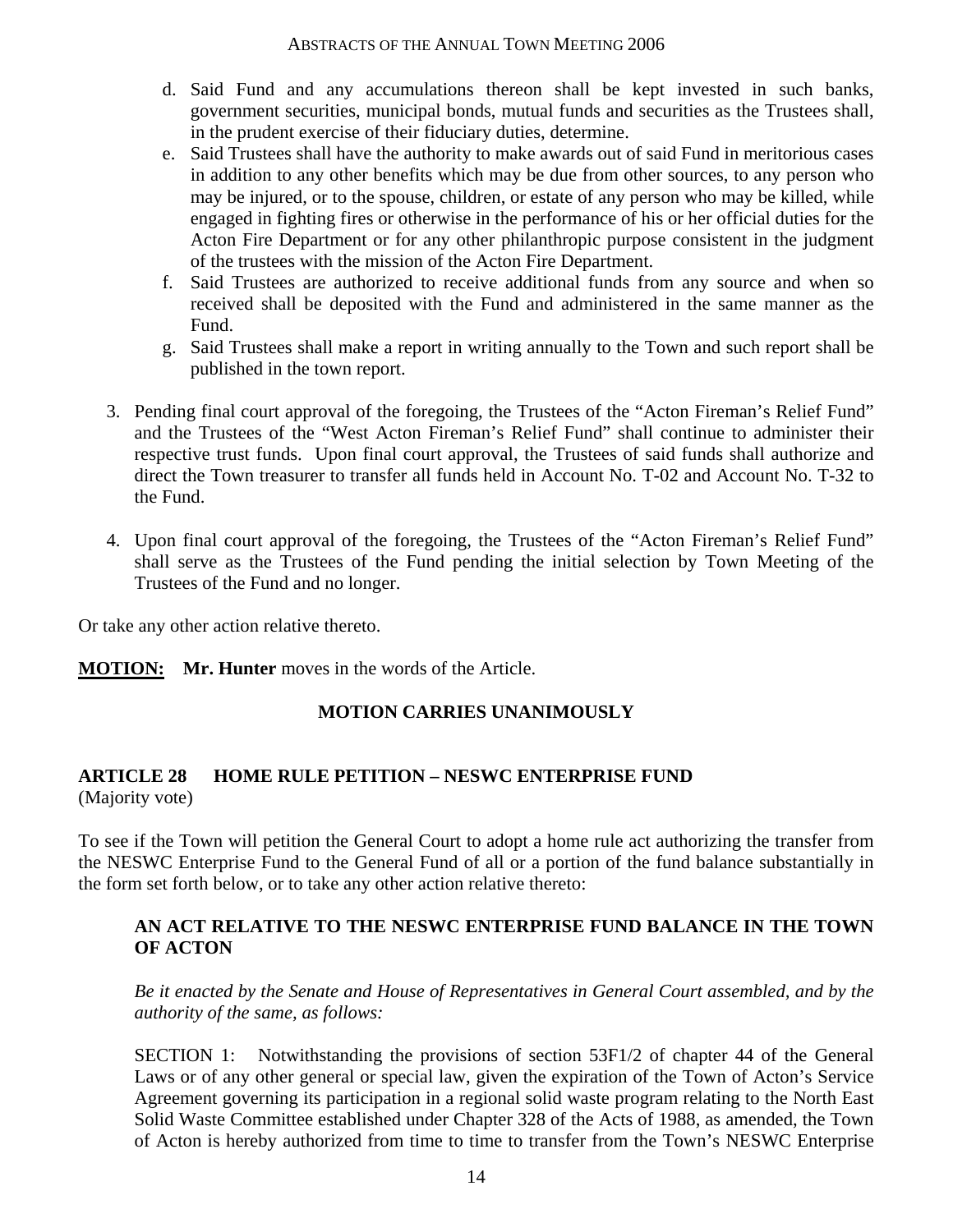Fund to the Town's General Fund all or a portion of the remaining NESWC Enterprise Fund balance, by majority vote of the Town Meeting, and to appropriate said funds for other municipal purposes.

SECTION 2. This Act shall take effect upon its passage and shall apply to and ratify any such vote of the 2006 Acton Town Meeting or any subsequent annual or special Town Meeting.

**MOTION: Mr. Hunter** moves that the Town petition the General Court to adopt a home rule act in substantially the form set forth in the Article.

### **MOTION CARRIES UNANIMOUSLY**

## **ARTICLE 29 TRANSFER REAL PROPERTY – 28 WILLOW ST / 214 CENTRAL ST**  (Two-thirds vote)

To see if the Town will vote to transfer the real property at 28 Willow Street and 214 Central Street, Acton, MA, which was taken by the Town for nonpayment taxes in Land Court Case Nos. 112320 T.L. and 112319 T.L. (Judgments dated May 4, 1998), and which is held for municipal purposes as provided by Massachusetts General Law, Chapter 60, Section 77, from the tax title custodian to the Board of Selectmen for the purpose of conveyance, and to authorize the Board of Selectmen to convey such real property on such terms and conditions and for such consideration, which may include non-monetary consideration, as the Selectmen may determine, to the Acton Community Housing Corporation ("ACHC"), a non-profit housing corporation subject to the supervision of the Board of Selectmen pursuant to Chapter 143 of the Acts of 1996, for purposes of re-conveyance by ACHC, with the approval of the Board of Selectmen, to a qualified developer of affordable housing, selected pursuant to a Request for Proposals ("RFP"), which RFP shall specify restrictions on the subsequent use of the property for residential and affordable housing purposes,

or take any other action relative thereto.

**MOTION: Mr. Hunter** moves that the Town authorize the transfer and conveyance of the real property as set forth in the Article.

#### **MOTION CARRIES UNANIMOUSLY**

# **ARTICLE 30 TRANSFER REAL PROPERTY – 74 RIVER STREET**

(Two-thirds vote)

To see if the Town will vote to authorize the Board of Selectmen to transfer the real property shown as parcel 46 on Map H-3A of the 2005 edition of the Town Atlas, which land is currently held for general municipal purposes or for other specific municipal purposes for which it has heretofore been devoted, from the tax title custodian to the Board of Selectmen for the purpose of conveyance, and to authorize the Board of Selectmen to convey such land for affordable housing purposes on such terms and conditions and for such consideration, which may be non-monetary consideration, as the Selectmen may determine,

, or take any other action relative thereto.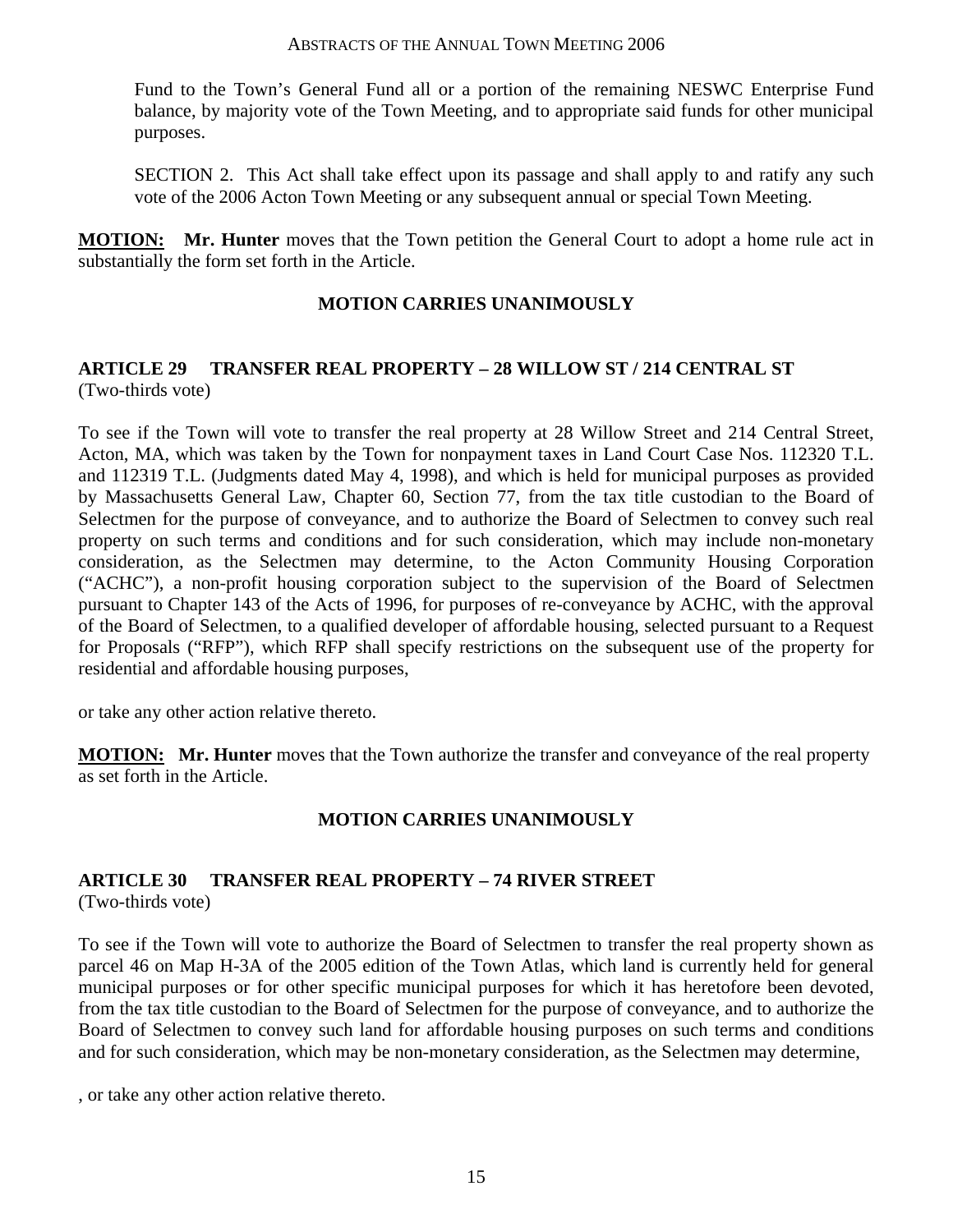**MOTION: Mr. Magee** moves that the Town authorize the transfer of the real property shown as parcel 46 on Map H-3A of the 2005 edition of the Town Atlas, from its current custodian to the Board of Selectmen for the purpose of conveyance, and authorize the conveyance of that property as set forth in the Article, provided that the minimum amount to be paid for such conveyance shall be the value of the property as restricted by the Selectmen for affordable housing purposes, which value shall be determined through procedures customarily accepted by the appraising profession as valid.

**MOTION TO AMEND:** Mr. Nitschelm moves to amendment motion by adding –" and sold to the highest bidder" to the end of the motion.

## **MOTION TO AMEND IS LOST**

#### **ORIGINAL MOTION CARRIES DECLARED 2/3 BY MODERATOR\***

\*TOWN OF ACTON HAS EXCEPTED MGL CH 39 SEC 15 AT ITS ANNUAL TOWN MEETING APRIL 2001, ARTICLE 43 AND THE AMENDED BYLAW 5A WAS APPROVED BY THE ATTORNEY GENERAL ON AUG. 6, 2001. (THE TOWN MEETING MODERATOR IS NOT REQUIRED TO COUNT A 2/3 REQUIRED VOTE.)

#### **ARTICLE 31 ACCEPT COMPREHENSIVE WATER RESOURCES** (Majority vote) **MANAGEMENT PLAN REPORT**

To see if the Town will vote to accept the Comprehensive Water Resources Management Plan Report prepared by Woodard and Curran, dated March, 2006, on file with the Board of Selectmen, or to take any other action relative thereto.

**MOTION: Ms. Rosenzweig** moves that the Town authorize the Town Manager or his designee to submit to the Massachusetts Secretary of Environmental Affairs, for public comment pursuant to the Secretary's Special Procedures Certificate for Project No. 11781, dated December 31, 1998 and supplemented on August 16, 2004, the Draft Phase 2 Comprehensive Water Resources Management Plan Report prepared by Woodard & Curran dated March, 2006, along with an Expanded Environmental Notification Form identifying and describing that Draft Report, subject to the express conditions that:

(a) the Draft Report shall not obligate the Town to undertake any particular project or projects or other course of action that may be described in the report, and

(b) an affirmative vote by a future Town Meeting shall be required to appropriate funds, borrow funds, issue any bonds, or otherwise raise any funds necessary to implement any recommended actions contained in the Draft Report which require such an appropriation, borrowing, bonding, or other financial commitment of the Town Meeting not heretofore made.

## **MOTION CARRIES**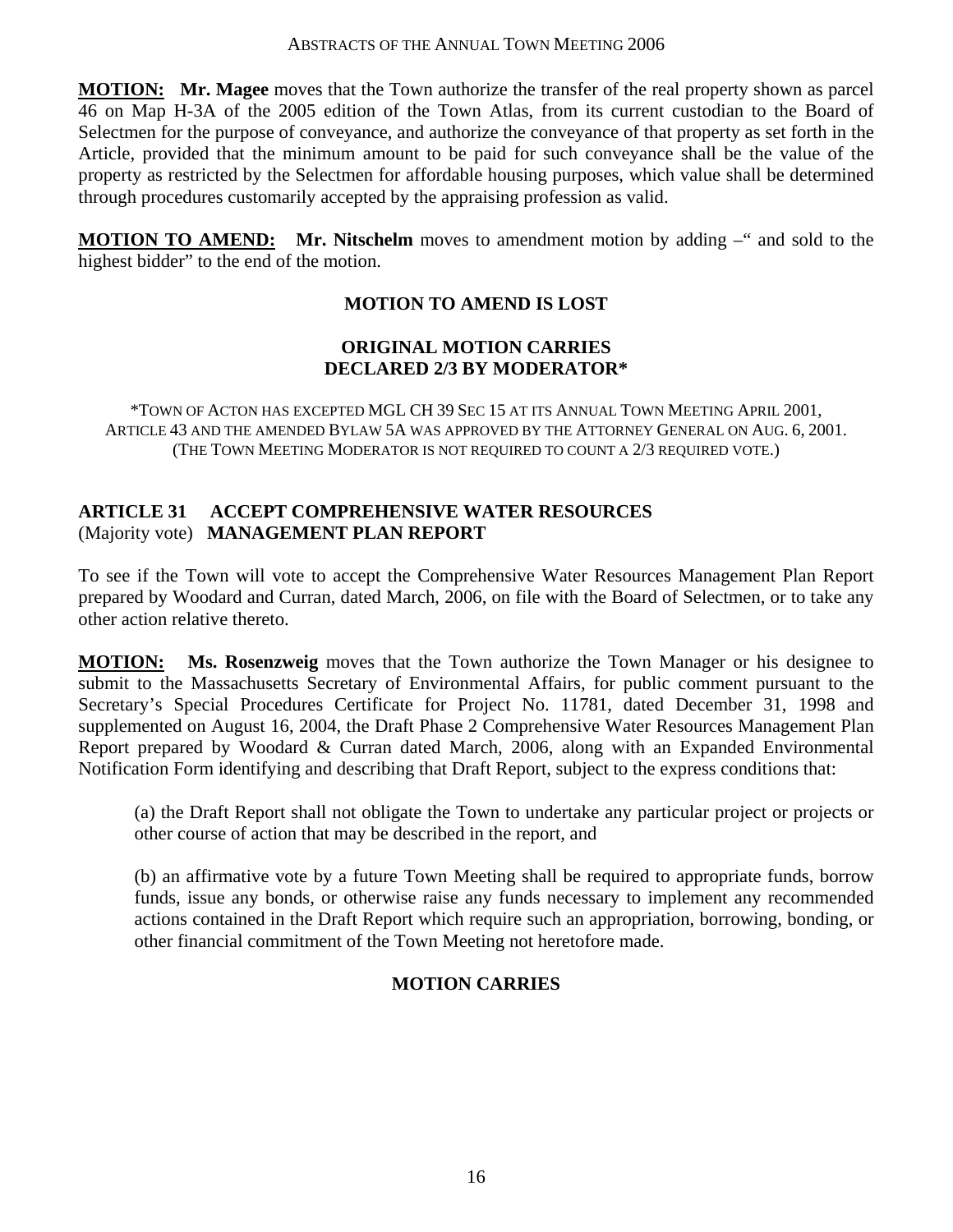## **ARTICLE 32 \* AMEND TOWN BYLAWS – HOUSEKEEPING**

(Majority vote)

To see if the Town will vote to amend Chapter D10 of the general Bylaws of the Town by adding the letter "a." before the first paragraph of Section D10.5 (Sewer Privilege Fees) and by adding the following new paragraphs as Sections D10.5.b and D10.5.c, respectively:

b. The Sewer Commissioners may establish reasonable fees pursuant to G.L. c. 83, § 17, to cover costs of construction of common sewers and other facilities required to serve land previously assessed a sewer betterment based on its existing use and/or its existing zoning potential where such land is later developed and/or subdivided for more intensive use (such as through a comprehensive permit under G.L. c. 40B, a zoning change, a subdivision, an approval not required plan, or other means). This fee shall be calculated based on the number of Sewer Assessment Units attributable to the intensified use of the land minus the number of Sewer Assessment Units originally assessed to the land, and may be adjusted by such other factors as the Sewer Commissioners, by regulation promulgated pursuant to this bylaw, determine to be appropriate. This fee shall be paid before any sewer connection permit or building permit is issued for the intensified use or, if a sewer connection permit or building permit is not required for the intensified use, before that use is commenced. The Sewer Commissioners may, by regulation promulgated pursuant to this bylaw, divide this fee among the land involved.

c. The fees charged under this Section may be applied by the Sewer Commissioners in their discretion to the costs of construction of the common sewers and other facilities, the debt service with respect thereto, and other costs and expenses of the sewer system as appropriate.

Or take any other action relative thereto.

**MOTION: Mr. Ashton** moves that the Town adopt the bylaw amendments as set forth in the Article.

#### **CONSENT MOTION CARRIES**

#### **ARTICLE 33 \* AMEND TOWN BYLAWS**  (Majority vote) **RULES AND REGULATIONS FOR 'CARRY-IN' LIQUOR**

To see if the Town will vote to amend Chapter T of the general Bylaws of the Town by substituting the word "alcoholic" for the word "intoxicating" wherever it appears, and by adding the following words at the end of subparagraph 3.a: "or any time during a calendar year for the initial application for Carry-In Permission for an existing establishment having a common victualler's license, …"

Or take any other action relative thereto.

**MOTION: Mr. Foster** moves that the Town adopt the bylaw amendments as set forth in the Article.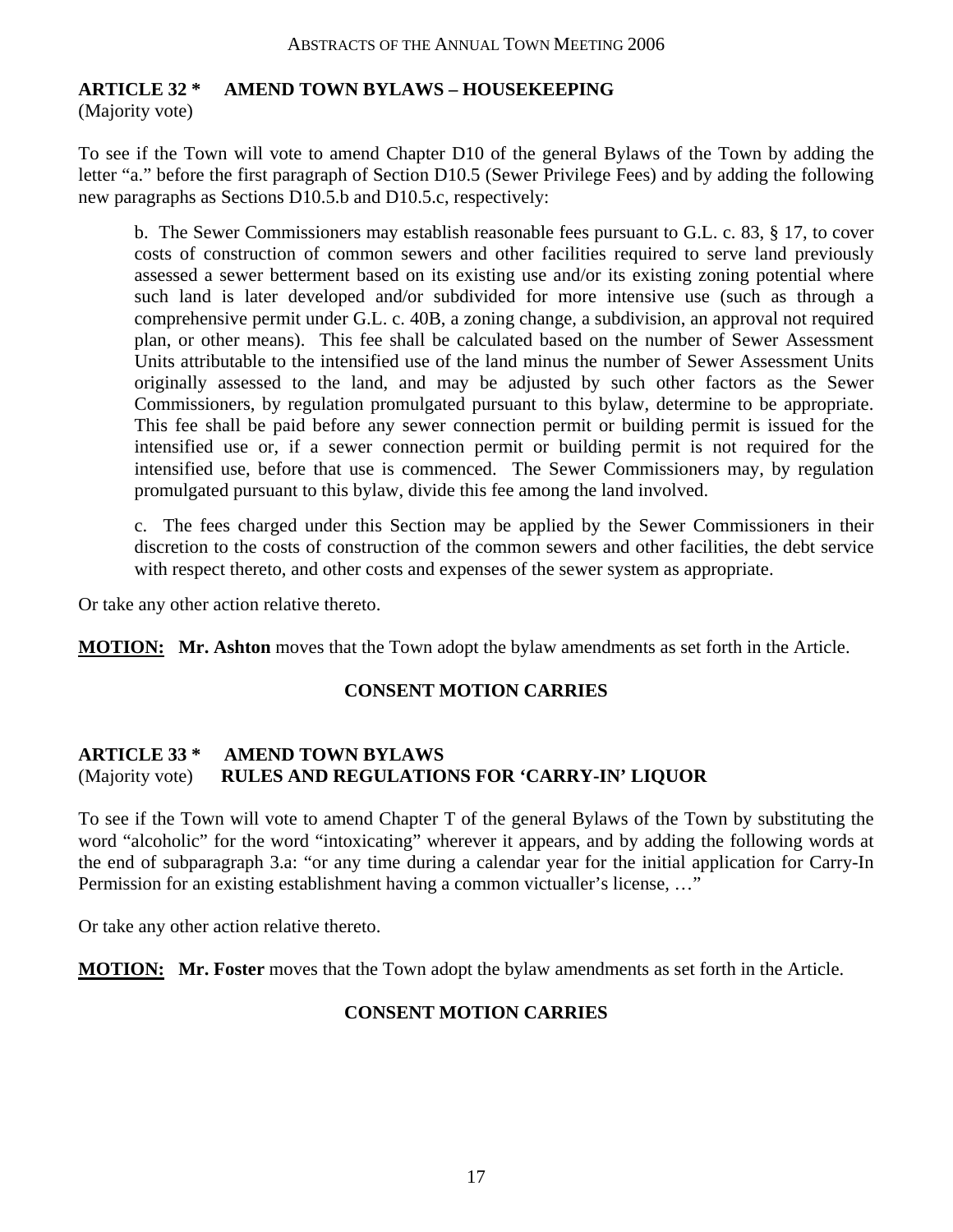#### **ARTICLE 34 \* AMEND TOWN BYLAWS**  (Majority vote) **USE AND SALE OF TOBACCO AND SMOKING PRODUCTS**

To see if the Town will vote to amend Chapter E of the general Bylaws of the Town as follows:

Delete Sections E26 through E34, Use of Tobacco and Smoking Products;

Delete Sections E46 through E56, Sale of Tobacco and Smoking Products;

In Section E45, Non-Criminal Disposition, delete the line that reads "Chapter E - Sections E26, 27, 28, 29, 30, 31, 32, 33, - Use of Tobacco Products; enforcing person - Constable, Regular Police Officer, Sanitarian, Health Director - Fine \$100.00 first offense, \$200.00 second offense, \$300.00 each subsequent offense.";

In Section E45, Non-Criminal Disposition, delete the line that reads "Chapter E - Section E46, 47, 48, 49, 50, 51, 52, 53, 54, 55, 56 - Sale of Tobacco Products - enforcing persons - Constable, Police Chief, Police Officer, Sanitarian, or Health Officer of the Board of Health - Fine \$100.00 first offense, \$200.00 second offense, \$300.00 each subsequent offense."

Or take any other action relative thereto.

**MOTION: Mr. Foster** moves that the Town adopt the bylaw amendments as set forth in the Article.

#### **CONSENT MOTION CARRIES**

#### **ARTICLE 35 \* AMEND TOWN BYLAWS**  (Majority vote) **NON-CRIMINAL DISPOSITION FOR ZONING BYLAW**

To see if the Town will vote to amend Section E45 (Non-Criminal Disposition) of Chapter E (General Public Regulations) of the Bylaws of the Town by replacing the following line:

Chapter M - Zoning Bylaw; enforcing person - Building Commissioner – Fine \$25.00.

With a new line that reads:

Chapter M - Zoning Bylaw; enforcing person - Building Commissioner – Fine \$25.00 first offense; \$50.00 second offense; \$100.00 each subsequent offense.

Or take any other action relative thereto.

**MOTION: Mr. Hunter** moves that the Town adopt the bylaw amendments as set forth in the Article.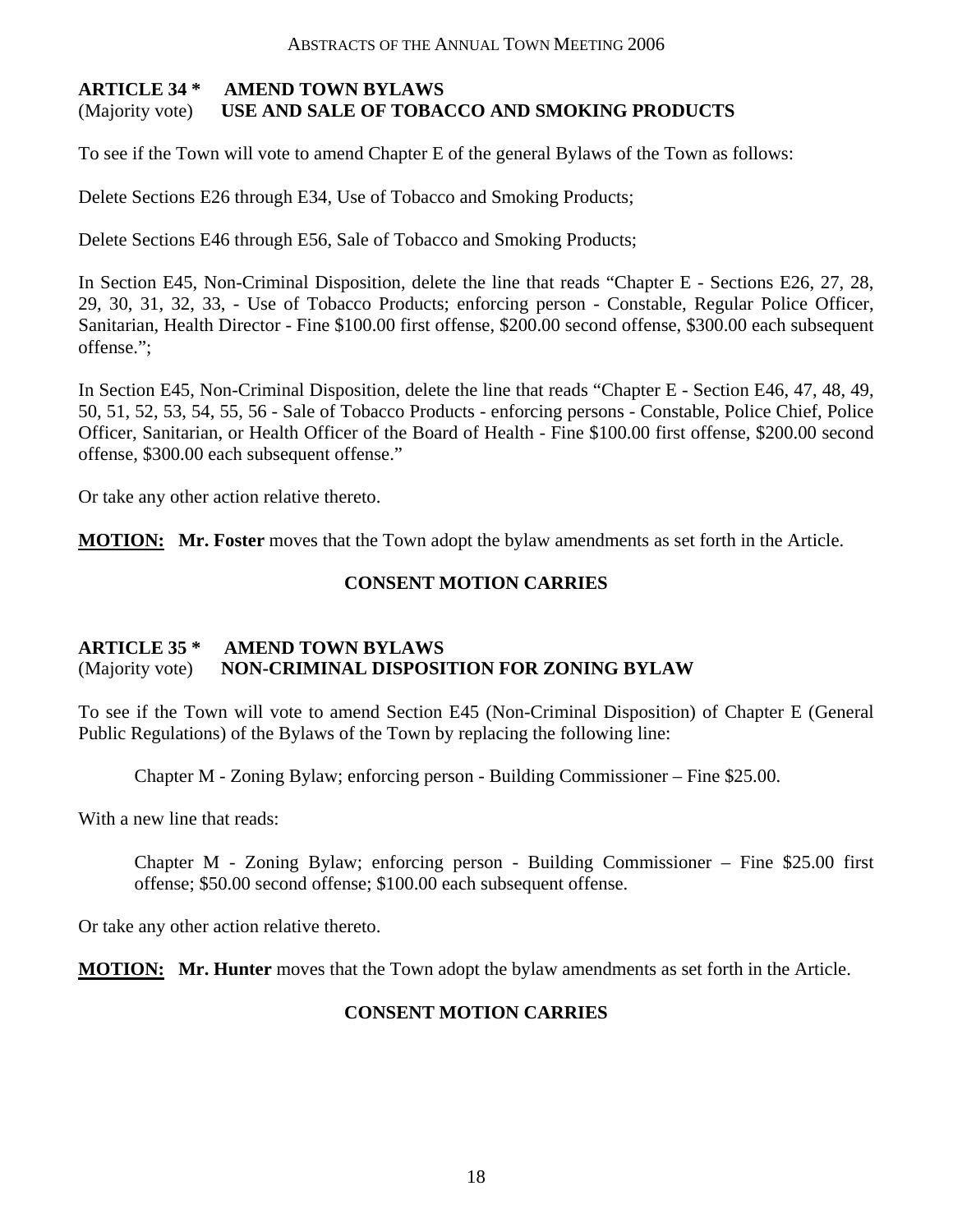## **ARTICLE 36 \* AMEND TOWN BYLAWS – HAZARDOUS MATERIALS CONTROL**  (Majority vote)

To see if the Town will vote to amend Chapter I of the general Bylaws of the Town as follows:

In Sections 1.3.4. 2.1.1, 2.1.2, 2.3, 3.1, 3.2.3(a). 3.5.1(e), 4, 4.1.1, 5.1.2 and 6.2.2 add the phrase "**or special wastes**" after wherever the words "**hazardous materials or wastes**" occur,

In Sections 1.3.1, 2.1.3, 2.1.4, 2.3, 3.1, 4.2.1, 5.1.1 and 5.3.2 add the phrase "**or special waste**" after wherever the words "**hazardous materials or waste**" occur,

In Sections 1.3.6, 1.3.9, 1.3.10, 2.1.5, 2.4.1, 2.4.2 and 3.11(2) add the phrase "**or special waste**" after wherever the words "**hazardous material or waste**" occur,

In Sections 3.3.1, 3.2, 3.2.2, 3.4, 3.5.1(d) and 6.2.1 add the phrase "**and special waste**" after wherever the words "**hazardous materials and waste**" occur,

In Sections 3.5, and 3.5.1 add the phrase "**and special waste**" after wherever the words "**hazardous material and waste**" occur,

In Section 3.1.1 add the phrase "**and special waste**" after wherever the words "**hazardous materials and wastes**" occur,

In Section 3.1.1(1) add the phrase "**or special waste**" after wherever the words "**hazardous waste or materials**" occur,

In Section 3.5.1(f) add the phrase "**or special**" between where the first citation of "**hazardous**" and "**waste**" occur,

In Section 3.6 add the phrase "**or special wastes**" after wherever the words "**hazardous materials**" occur,

In Section 1.3.8 add the phrase "**, air quality,**" after wherever the words "**groundwater resources**" occur,

In Section 1.3 add the definition '**1.3.12 "Special Waste" means any solid waste that is determined not to be a hazardous waste pursuant to 310 CMR 30.000 and that exists in such quantity or in such chemical or physical state, or any combination thereof, so that particular management controls are required to prevent an adverse impact from the collection, transport, transfer, storage, processing, treatment or disposal of the solid waste. Without limitation, special waste includes waste that will require special management to ensure protection of public health, safety, or the environment based upon the physical, biological, or chemical properties of the waste. Special wastes include but are not limited to: asbestos waste, infectious wastes, except as specified in 310 CMR 19.061(6)(c)4, sludges including wastewater treatment sludges, and industrial process wastewater treatment sludges. For the purposes of this bylaw, special wastes do not include drinking water treatment sludges. (Ref: 310 CMR 19.006 and 19.061(2) and (3).).'** The existing definitions from 1.3.12 – 1.3.15 shall be renumbered consecutively from 1.3.13 – 1.3.16.

Or take any other action relative thereto.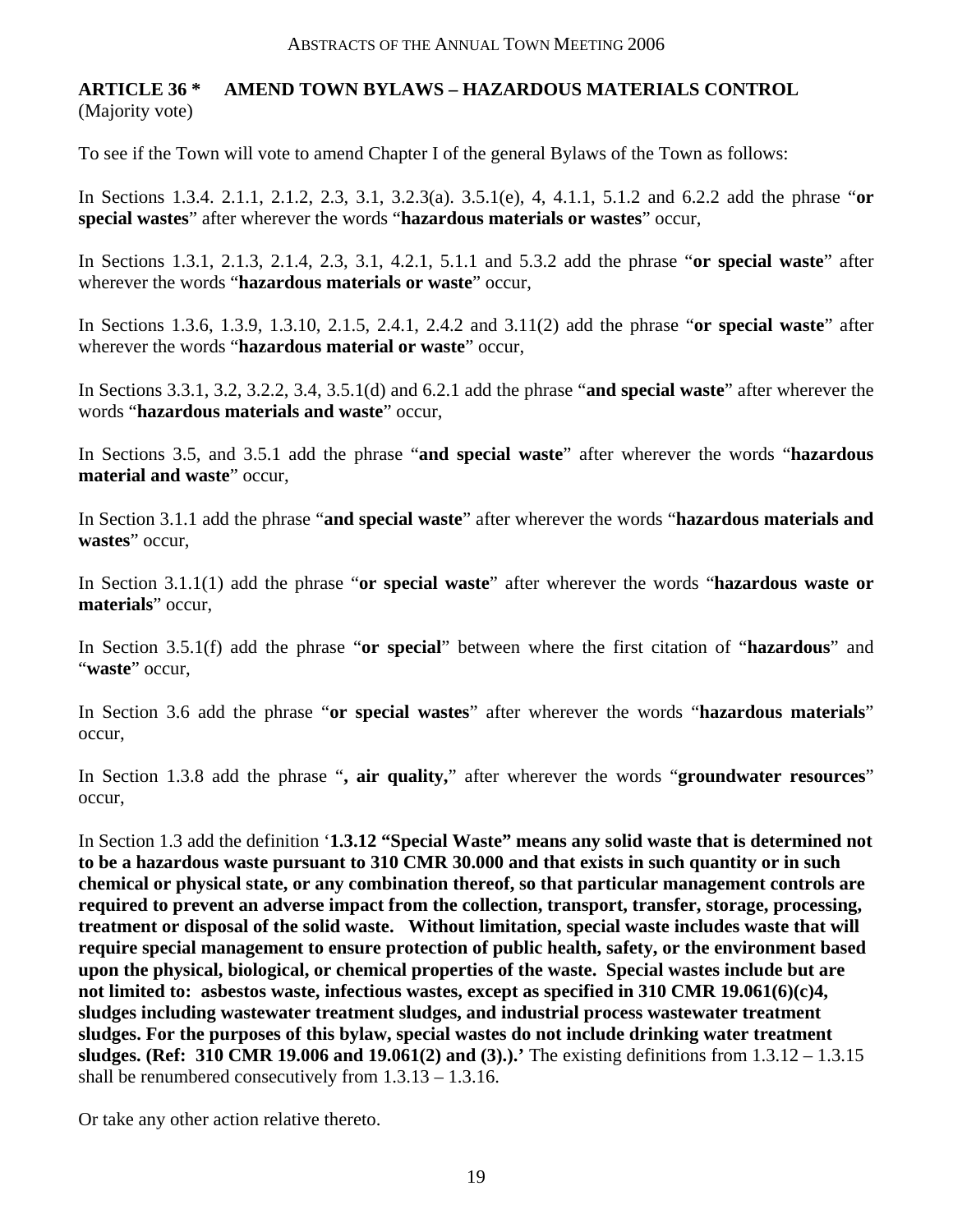**MOTION: Mr. Ashton** moves that the Town adopt the bylaw amendments as set forth in the Article.

#### **CONSENT MOTION CARRIES**

#### **ARTICLE 37 \* AMEND ZONING BYLAW – SPECIAL WASTE**  (Two-thirds vote)

To see if the Town will vote to amend the Zoning Bylaw, section 4.3 – Groundwater Protection District, as follows *[Notes in italic print are not part of the Article but are intended for explanation only.]*:

- A. Insert a new definition subsection 4.3.3.12 as follows:
	- 4.3.3.12 SPECIAL WASTE SPECIAL WASTE means any solid waste that is determined not to be a hazardous waste pursuant to 310 CMR 30.000 and that exists in such quantity or in such chemical or physical state, or any combination thereof, so that particular management controls are required to prevent an adverse impact from the collection, transport, transfer, storage, processing, treatment or disposal of the solid waste. Without limitation, SPECIAL WASTE includes waste that will require special management to ensure protection of public health, safety, or the environment based upon the physical, biological, or chemical properties of the waste. SPECIAL WASTES include but are not limited to: asbestos waste, infectious wastes except as specified in 310 CMR 19.061(6)(c)4, sludges including wastewater treatment sludges and industrial process wastewater treatment sludges. For purposes of this Bylaw, SPECIAL WASTE does not include drinking water treatment sludges. (Ref: 310 CMR 19.006 and 19.061(2) and (3).)

And, renumber current subsections sections 4.3.3.12 through 4.3.3.15 to become subsections 4.3.3.13 through 4.3.3.16 respectively.

- B. Delete subsection 4.3.6.1 and replace it with a new subsection 4.3.6.1 as follows:
	- 4.3.6.1 FILL FILL material shall not contain HAZARDOUS MATERIAL OR WASTE, SPECIAL WASTE, or SOLID WASTE. This Section shall also apply in ZONE 4.

*[Note: Subsection 4.3.6.1 currently reads: "FILL – FILL material shall not contain either HAZARDOUS MATERIAL OR WASTE, or SOLID WASTE. This Section shall also apply in ZONE 4."]* 

, or take any other action relative thereto.

**MOTION: Mr. Schaffner** moves that the Town adopt the zoning bylaw amendments as set forth in the Article.

#### **CONSENT MOTION CARRIES DECLARED 2/3 VOTE BY MODERATOR**

\*TOWN OF ACTON HAS EXCEPTED MGL CH 39 SEC 15 AT ITS ANNUAL TOWN MEETING APRIL 2001, ARTICLE 43 AND THE AMENDED BYLAW 5A WAS APPROVED BY THE ATTORNEY GENERAL ON AUG. 6, 2001. (THE TOWN MEETING MODERATOR IS NOT REQUIRED TO COUNT A 2/3 REQUIRED VOTE.)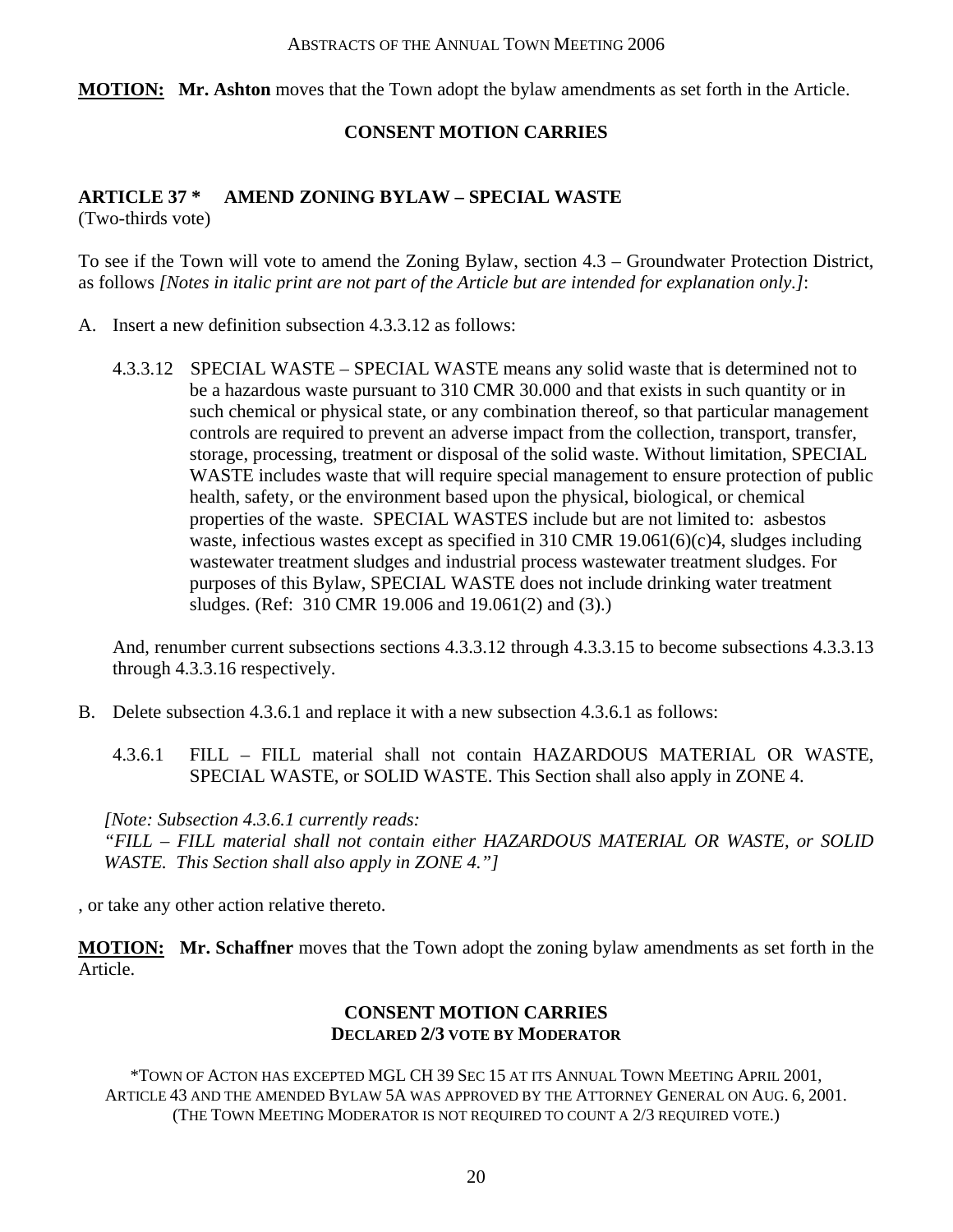## **ARTICLE 38 AMEND ZONING BYLAW – REZONE LAND OFF CHARTER ROAD**  (Two-thirds vote) **TO GENERAL INDUSTRIAL**

To see if the Town will vote to amend the Zoning Map by rezoning to General Industrial (GI) the following parcels of land identified by their 2004 Town Atlas Map and Parcel numbers *[Present zoning and street addresses are not part of the article but are shown for reference purposes only]*:

| map   | parcel | present zoning | street address                |
|-------|--------|----------------|-------------------------------|
| $E-3$ |        | $R-2$          | $\vert$ rear of 87 Hayward Rd |
| l E-3 | 93     | $R-2$          | rear of 87 Hayward Rd         |

The area proposed to be rezoned to General Industrial is also shown as Parcels B, C, and D on a "Plan of Land in Acton, Massachusetts", dated January 30, 2006, prepared by Stamski and McNary, Inc.

, or take any other action relative thereto.

**MOTION: Mr. Sullivan** moves that the Town adopt the zoning bylaw amendments as set forth in the Article.

### **MOTION CARRIES UNANIMOUSLY**

#### **ARTICLE 39 AMEND ZONING BYLAW – PARKING LOTS FOR CONSERVATION**  (Two-thirds vote) **AND MUNICIPAL RECREATION**

To see if the Town will vote to amend the Zoning Bylaw, by deleting the first paragraph of section 6.7 – Parking Lot Design Requirements, and replacing it with the following new paragraph *[Notes in italic print are not part of the Article but are intended for explanation only.]*:

"All parking lots shall be designed in compliance with the following design standards, except as provided in Section 6.9. In addition, the following standards shall not apply to parking lots serving a single to four-FAMILY residential USE, an Assisted Living Residence with 10 or less residents, a religious USE, a Conservation USE, and a Municipal outdoor recreation USE."

#### *[Note: The first paragraph of section 6.7 currently reads:*

*"All parking lots shall be designed in compliance with the following design standards, except as provided in Section 6.9. In addition, the following standards shall not apply to parking lots serving a single to four-FAMILY residential USE, an Assisted Living Residence with 10 or less residents, a religious USE, and to parking lots with up to 15 parking spaces serving a Conservation USE."]* 

, or take any other action relative thereto.

**MOTION: Mr. Schaffner** moves that the Town adopt the zoning bylaw amendments as set forth in the Article.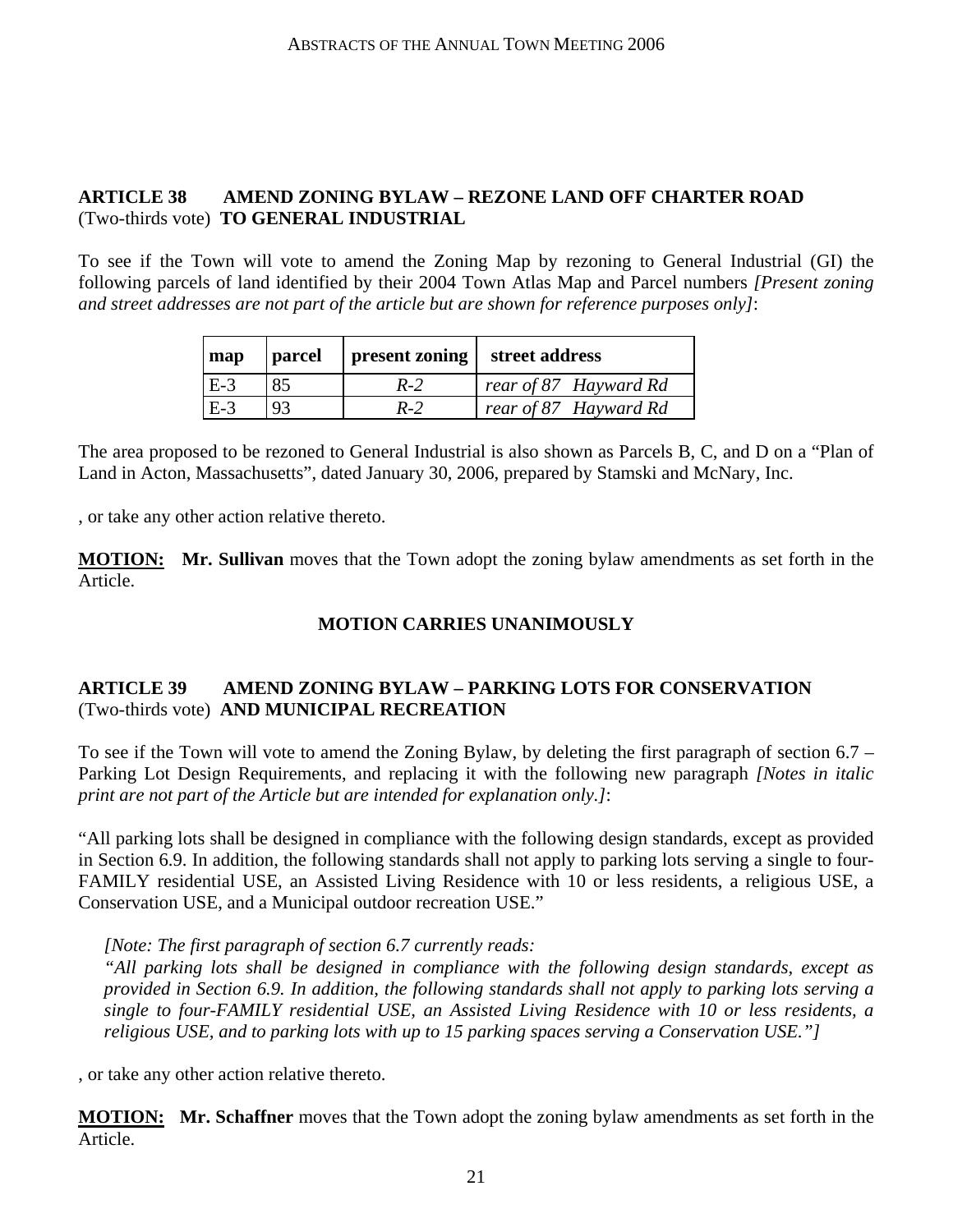## **MOTION CARRIES UNANIMOUSLY**

#### **ARTICLE 40 AMEND ZONING BYLAW – PRODUCTIVE REUSE OF**  (Two-thirds vote) **UNDERUTILIZED INDUSTRIAL PROPERTY**

To see if the Town will vote to amend the Zoning Bylaw as follows:

- A. Amend section 10.4 by inserting a new subsection 10.4.3.12 as follows:
	- 10.4.3.12 Special Provisions Applicable to the SM District On LOTS in the Small Manufacturing (SM) District the Board of Selectmen, when granting a new or amended Site Plan Special Permit, may increase the Maximum FLOOR AREA RATIO and the Maximum Height above the limits set forth for BUILDINGS and STRUCTURES in the Table of Standard Dimensional Regulations, subject to the following conditions and limitations:
		- 10.4.3.12.1 To be eligible under this section 10.4.3.12, a LOT shall have on it IMPERVIOUS COVER as defined in section 4.3 – GROUNDWATER Protection District of this Bylaw, which by its size or coverage may or may not be conforming to the limitations of this Bylaw, but shall have been installed or constructed legally in accordance with the zoning bylaw standards in effect at the time of installation or construction.
		- 10.4.3.12.2 To be eligible under this section 10.4.3.12 and to retain ongoing eligibility, the amount and percentage on the LOT of OPEN SPACE, and of UNDISTURBED OPEN SPACE as defined in section 4.3 – GROUNDWATER Protection District of this Bylaw, shall not be reduced below the amount and percentage existing on the LOT on or before January 1, 2006; and the amount and percentage on the LOT of IMPERVIOUS COVER as defined in section 4.3 – GROUNDWATER Protection District of this Bylaw shall not be increased above the amount and percentage existing on the LOT on or before January 1, 2006.
		- 10.4.3.12.3 Eligibility under this section 10.4.3.12 shall be limited to the following USES on the LOT, provided they are otherwise allowed in the SM District, and subject to the applicable regulations of the Groundwater Protection District Zone that overlays the LOT: Municipal; Child Care Facility; Industrial USES; and Business USES except Office, Health Care Facility, Hospital, Medical Center, and Commercial Recreation.
		- 10.4.3.12.4 Any Maximum Height increases under this section shall not result in a height of BUILDINGS and STRUCTURES greater than 45 feet, plus 12 feet for appurtenant roof STRUCTURES that in aggregate may not occupy more than 20% of the roof plan area.
		- 10.4.3.12.5 Any NET FLOOR AREA increases under this section shall not increase the Maximum FLOOR AREA RATIO above 0.50.
		- 10.4.3.12.6 There shall remain adequate space for vehicular parking on the site that meets the applicable requirements of section 6 of this Bylaw for the USE or USES on the LOT.
- B. Amend section 3, Table of Principal USES, by renumbering the footnotes (1) through (11) to become footnotes (2) through (12) respectively, and inserting in the header of the "SM" column, the following new footnote (1):
	- (1) See also section 10.4.3.12 Special Provisions Applicable in the SM District, for special USE restrictions in oversized BUILDINGS.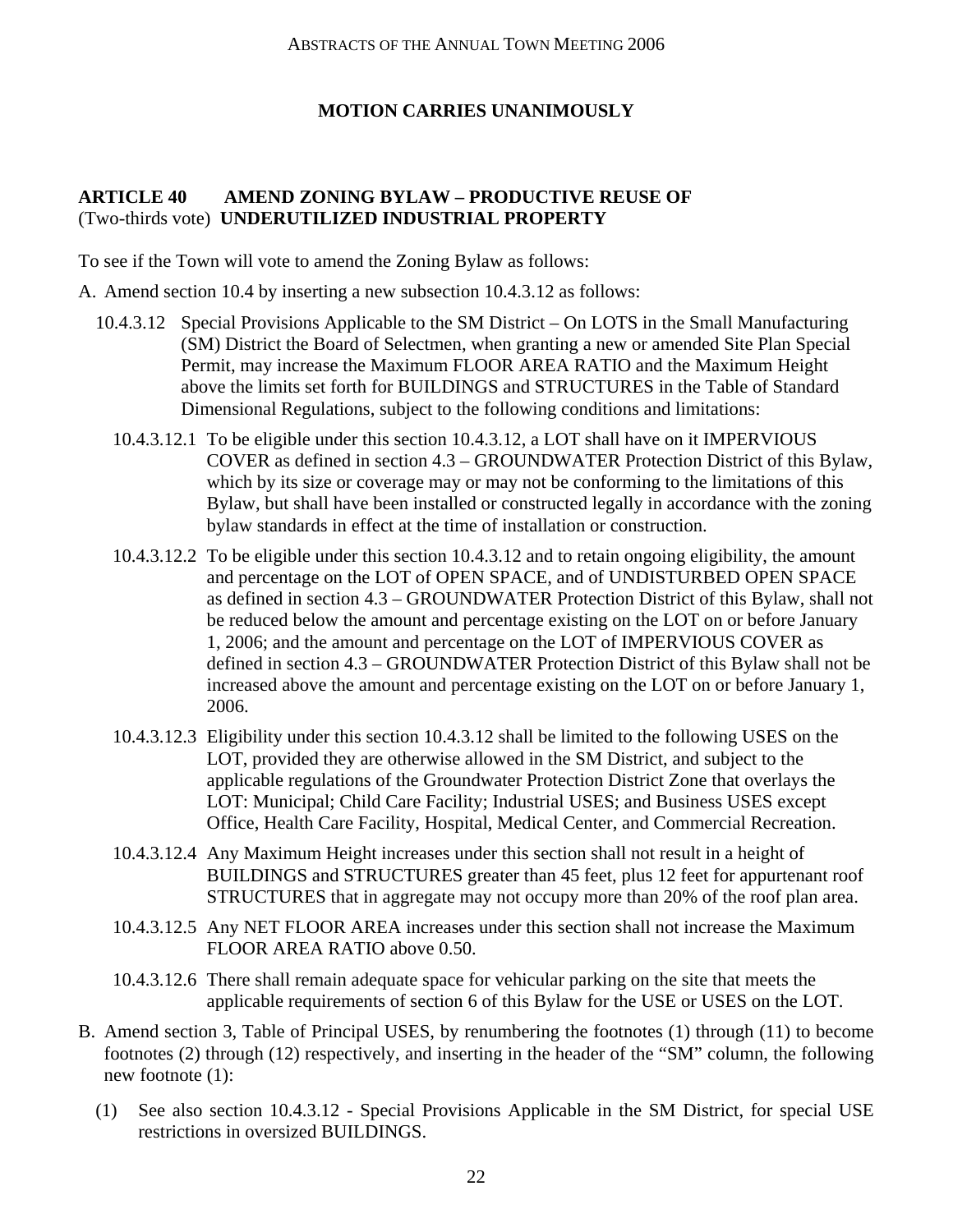- C. Amend section 5, Table of Standard Dimensional Regulations, by inserting in line "SM", columns "Maximum Floor Area Ratio" and "Maximum Height in feet", the following new footnote (18):
	- (18) The maximum FLOOR AREA RATIO and height may be increased further subject to procedures and conditions set forth in section 10.4.3.12.

, or take any other action relative thereto.

**MOTION: Mr. Starzec** moves that the Town adopt the zoning bylaw amendments as set forth in the Article.

#### **MOTION CARRIES DECLARED 2/3 VOTE BY MODERATOR**

\*TOWN OF ACTON HAS EXCEPTED MGL CH 39 SEC 15 AT ITS ANNUAL TOWN MEETING APRIL 2001, ARTICLE 43 AND THE AMENDED BYLAW 5A WAS APPROVED BY THE ATTORNEY GENERAL ON AUG. 6, 2001. (THE TOWN MEETING MODERATOR IS NOT REQUIRED TO COUNT A 2/3 REQUIRED VOTE.)

## **ARTICLE 41 \* AMEND ZONING BYLAW – HOUSEKEEPING**

(Two-thirds vote)

To see if the Town will vote to amend the Zoning Bylaw as follows *[Notes in italic print are not part of the Article but are intended for explanation only.]*:

- A. In section 3.8.3.6 relative to Amateur Radio Towers, amend subsection i) by replacing the first crossreference "(section 3.8.3.6.a)" with a corrected cross-reference to read "(section 3.8.3.6 – first paragraph)".
- B. In section 4.2, Open Space Development:
	- 1. Replace the first paragraph of subsection 4.2.3.1 with the following new paragraph:

"Minimum Tract Size – Open Space Developments shall be located upon a TRACT OF LAND which has an area within the Town of Acton of at least 6 acres in the R-2 District, or 8 acres in the R-4, R-8, R-8/4, R-10, and R-10/8 Districts."

*[Note: The first sentence of subsection 4.2.3.1 currently reads:* 

*"Minimum Tract Size – Open Space Developments shall be located upon a TRACT OF LAND which has an area of at least 6 acres in the R-2 District, or 8 acres in the R-4, R-8, R-8/4, R-10 and R-10/8 Districts."]*

2. In subsection 4.2.3.4, delete the first sentence and replace it with the following new sentence:

"Dimensional Requirements for the Common Land - Not less than 30% in the R-2 District, 40% in the R-4 and R-8/4 Districts, and 50% in the R-8, R-10, and R-10/8 Districts of the total area of the TRACT OF LAND within Acton to be developed as an Open Space Development shall be dedicated as Common Land within Acton."

*[Note: The first sentence of subsection 4.2.3.4 currently reads:* 

*"Dimensional Requirements for the Common Land - Not less than 30% in the R-2 District, 40% in the R-4 and R-8/4 Districts, and 50% in the R-8, R-10 and R-10/8 Districts of the total area of the TRACT OF LAND to be developed as an Open Space Development shall be dedicated as Common Land."]*

C. In section 9, Planned Conservation Residential Community: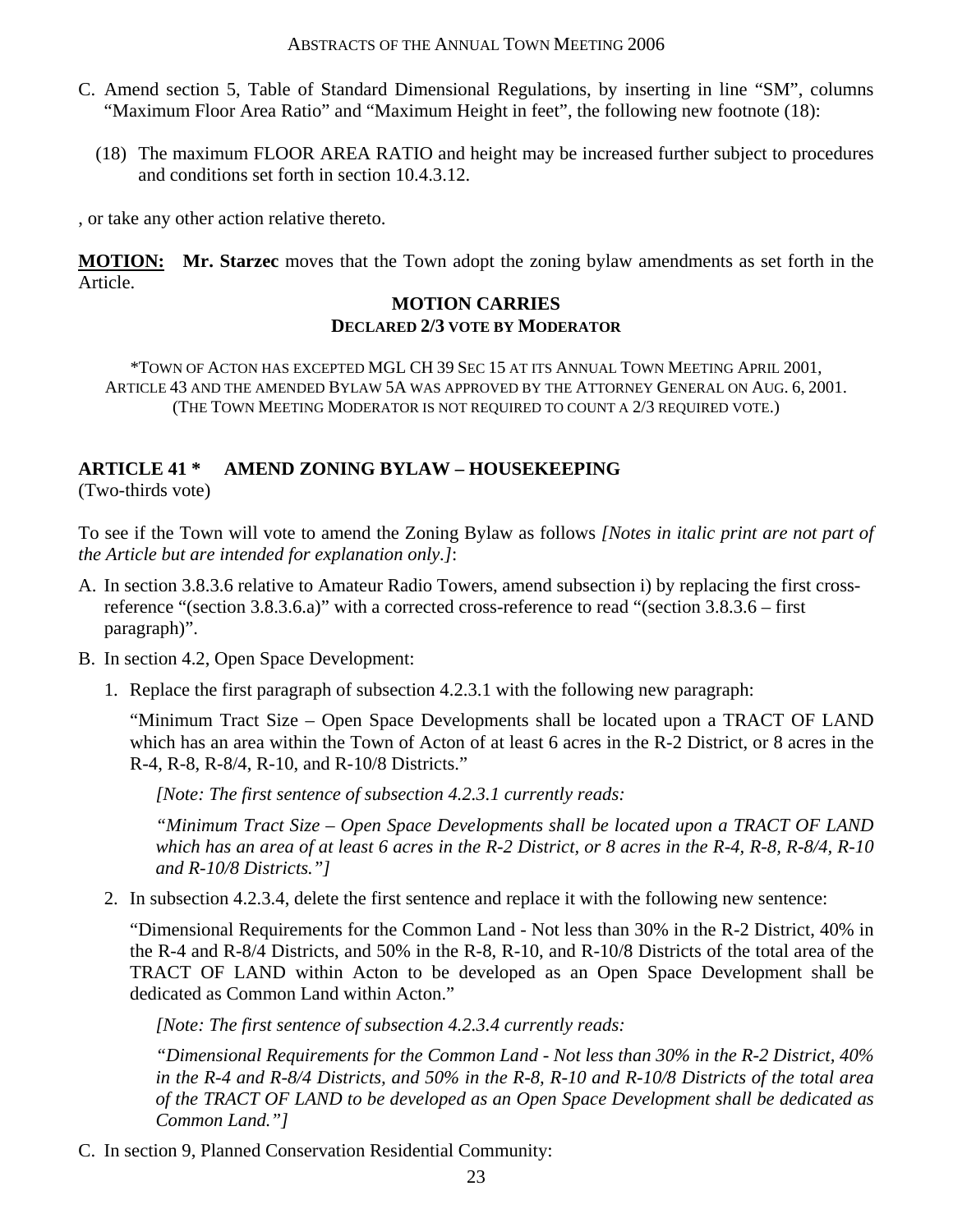1. Add at the end of the first sentence of subsection 9.6.2.1 the following phrase:

"within the Town of Acton"

*[Note: The first sentence of subsection 9.6.2.1 currently reads:* 

*"PCRC Site Area – The TRACT OF LAND for a PCRC must contain a minimum of 8 acres."]*

2. In subsection 9.6.3.1, delete the first sentence and replace it with the following new sentence:

"In a PCRC, at least sixty percent (60%) of the TRACT OF LAND within Acton shall be set aside as Common Land within Acton for the use of the PCRC residents or the general public."

*[Note: The first sentence of subsection 9.6.3.1 currently reads:* 

*"In a PCRC, at least sixty percent (60%) of the land shall be set aside as Common Land for the use of the PCRC residents or the general public."]*

- D. In section 9B, Senior Residence:
	- 1. In subsection 9B.5.1, add after the words "8 acres" the following phrase:

"within the Town of Acton"

*[Note: Subsection 9B.5.1 currently reads:* 

*9B.5.1 MINIMUM TRACT OF LAND area: 8 acres. For the purpose of this section, the Planning Board may consider LOTS on directly opposite sides of a STREET as a single TRACT OF LAND.]*

2. In subsection 9B.9.1, delete the first sentence and replace it with the following new sentence:

"In a SENIOR Residence development, except for the conversion to a Senior Residence development of a project approved under MGL Chapter 40B before January 1, 2006, at least fifty percent (50%) of the TRACT OF LAND in Acton shall be set aside as Common Land in Acton for the use of the SENIOR residents or the general public."

*[Note: The first sentence of subsection 9B.9.1 currently reads:* 

*"In a SENIOR Residence development, at least fifty percent (50%) of the land shall be set aside as Common Land for the use of the SENIOR residents or the general public."]*

, or take any other action relative thereto.

**MOTION: Mr. Schaffner** moves that the Town adopt the zoning bylaw amendments as set forth in the Article.

#### **CONSENT MOTION CARRIES DECLARED 2/3 VOTE BY MODERATOR**

\*TOWN OF ACTON HAS EXCEPTED MGL CH 39 SEC 15 AT ITS ANNUAL TOWN MEETING APRIL 2001, ARTICLE 43 AND THE AMENDED BYLAW 5A WAS APPROVED BY THE ATTORNEY GENERAL ON AUG. 6, 2001. (THE TOWN MEETING MODERATOR IS NOT REQUIRED TO COUNT A 2/3 REQUIRED VOTE.)

# **ARTICLE 42 \* ACCEPT STREETS – JACKSON DRIVE & MONROE DRIVE**

(Majority vote)

To see if the Town will accept as public ways the following streets, or any portion thereof, as laid out by the Board of Selectmen according to plans on file with the Town Clerk, and authorize the Board of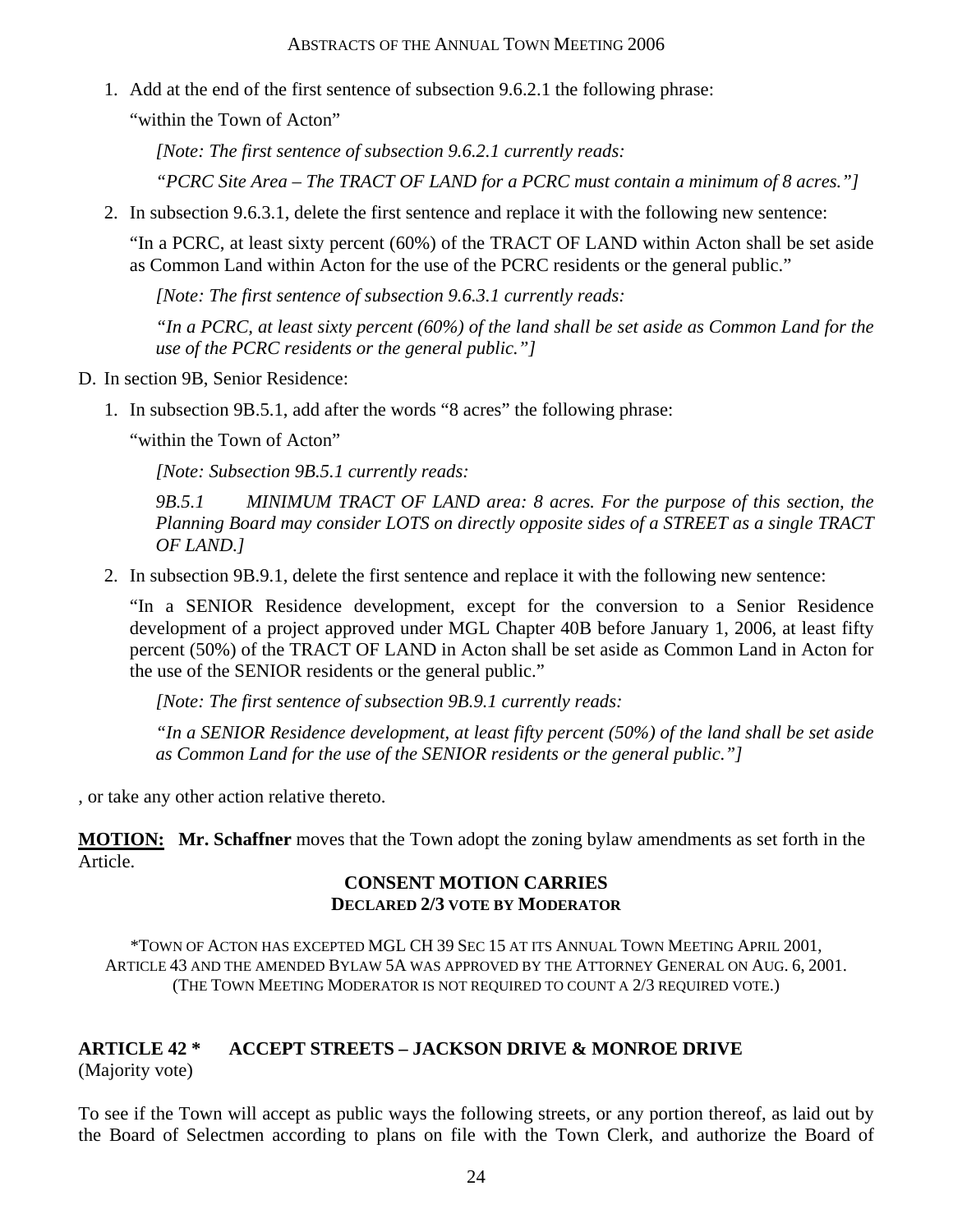Selectmen to take the fee or easement in said streets by eminent domain or otherwise, including easements for drainage, utility, sidewalk or other purposes as shown on said plans or described in the Order of Layouts;

#### In the JACKSON DRIVE EXTENSION SUBDIVISION

JACKSON DRIVE - from the previous limit of acceptance at the easterly end of Jackson Drive a distance of 1,466 feet, more or less, in a generally easterly direction to the westerly sideline of Washington Drive, this being the entire road.

#### In the GLENBROOKE RUN SUBDIVISION

MONROE DRIVE - from the southerly sideline of Jackson Drive a distance of 500 feet, more or less, in a generally southerly direction to the end of a T-shaped turnaround, including the turnaround, this being the entire road.

, or take any other action relative thereto.

**MOTION: Mr. Hunter** moves that the Town accept as public ways the streets listed in the Article, as laid out by the Board of Selectmen, according to the plans on file with the Town Clerk, and authorize the Board of Selectmen to take or otherwise acquire the fee or easements for drainage, utility, or other purposes where shown on said plans or described in the Order of Layout.

#### **CONSENT MOTION CARRIES**

## **ARTICLE 43 \* ACCEPT SIDEWALK EASEMENTS – MARTIN AND MAPLE STREETS**  (Majority vote)

To see if the Town will vote to authorize the Board of Selectmen to acquire by purchase, gift, eminent domain or otherwise and to accept the deed of an easement interest for sidewalk and drainage-related purposes, on such terms and conditions as the Selectmen may determine, in the following land:

- 1. Land of Pamela A. Hoodes, located at 36 Martin Street, substantially as shown on an "Easement Plan of Land in Acton, Massachusetts (Middlesex County), owned by Pamela A. Hoodes, 36 Martin Street," dated March 1, 2006, on file with the Acton Engineering Department;
- 2. Land of John A. & Karen K. Sonner, located at 76 Maple Street, substantially as shown on an "Easement Plan of Land in Acton, Massachusetts (Middlesex County), owned by John A and Karen K Sonner, 76 Maple Street," dated March 1, 2006, on file with the Acton Engineering Department;
- 3. Land of Joseph G. & Rebecca Krysko Scanlan, located at 77 Maple Street, substantially as shown on an "Easement Plan of Land in Acton, Massachusetts (Middlesex County), owned by Joseph G. & Rebecca Krysko Scanlan, 77 Maple Street," dated March 1, 2006, on file with the Acton Engineering Department;

, or take any other action relative thereto.